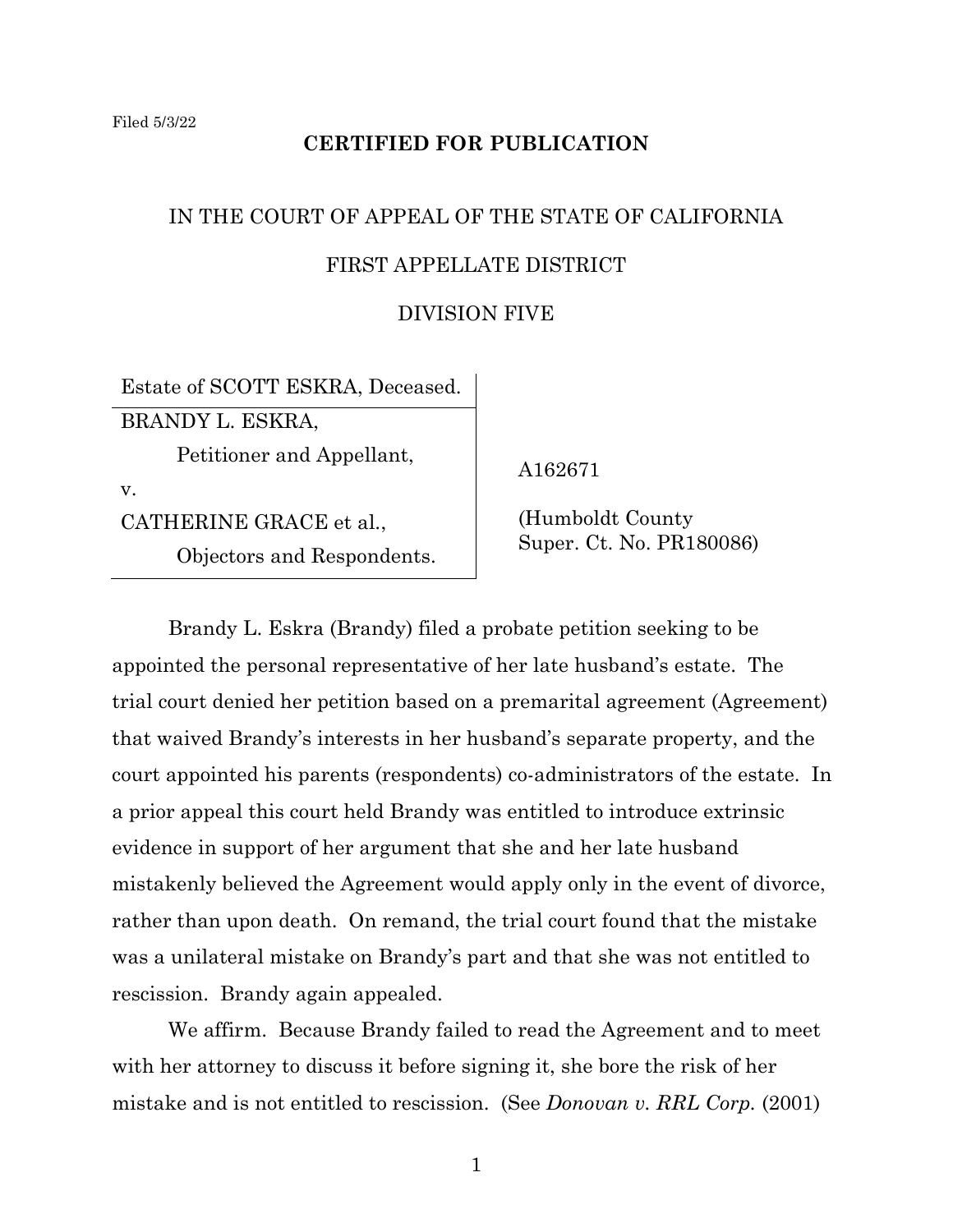26 Cal.4th 261, 283 (*Donovan*); *Casey v. Proctor* (1963) 59 Cal.2d 97 (*Casey*); Civ. Code,  $\S 1577$ .)<sup>1</sup> In addition, any error by the trial court in failing to make findings regarding voluntariness required by Family Code section 1615, subdivision (c), was not prejudicial.

#### BACKGROUND<sup>2</sup>

On May 2, 2015, Brandy married Scott Eskra (Scott).3 Previously, Scott had been married to Stephanie Simera. Scott had one daughter, who was nine years old when Scott married Brandy. Scott died intestate in an accident in March 2018.

The day before Brandy and Scott married, they executed the Agreement. The trial court concluded, and the parties do not dispute, that the language of the Agreement "effectively terminated any rights Brandy had in Scott's estate, should he predecease her. If the agreement is valid and enforceable, Scott's minor daughter will inherit Scott's estate by way of intestate succession. If the agreement is not valid or enforceable, then Brandy and Scott's minor daughter would share in Scott's estate."

#### The Agreement

In April 2015, shortly before their wedding date, Brandy learned that Scott wanted a premarital agreement. Brandy engaged the services of attorney Tracy Rain and met with her on April 24. On May 1, Brandy and Scott signed the Agreement at the office of Scott's attorney, Laurence Ross.

<sup>&</sup>lt;sup>1</sup> All undesignated statutory references are to the Civil Code.

<sup>2</sup> Portions of this background summary are taken from this court's decision in *Eskra v. Eskra, et al.* (July 27, 2020, A158136) [nonpub. opn.] (*Eskra I*).

<sup>3</sup> We refer to Brandy and Scott by their first names for the sake of clarity. No disrespect is intended.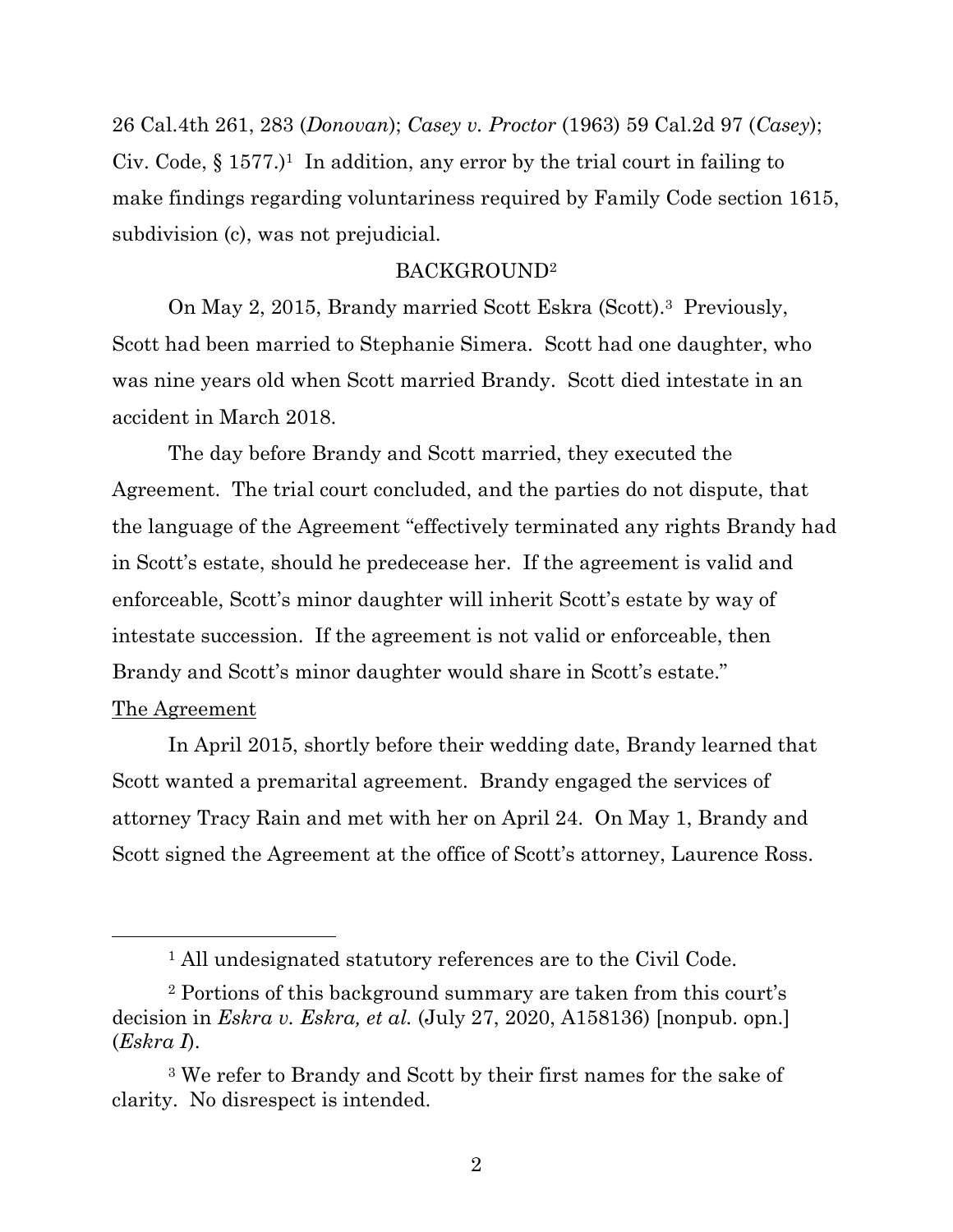Mr. Ross was present at the signing, along with a notary, but Ms. Rain was not present.

In the 11-page Agreement, Brandy and Scott "acknowledge to each other that each does not now claim any right or interest in the present or future income, property, or assets of the other." The Agreement provides that "[t]he parties desire that all property owned by either of them be preserved as the separate property of each party. All property acquired by either party by gift or inheritance during their marriage, or by earnings, will be entirely his or her separate property." The Agreement specifies that the parties intend to occupy Scott's home, that any payments made by Brandy toward that property would become Scott's separate property, and that Brandy would not be reimbursed for any such payments "in the event of the parties' separation or divorce, or upon the death of either party."

In addition, in paragraph 5.01, the Agreement expressly waives on behalf of each party, "all right, claim, or interest, ... that he or she may acquire in the separate property of the other by reason of the marriage, including, without limitation: [¶] 1) Community property rights; [¶] 2) The right to a family allowance; [¶] 3) The right to a probate homestead (a homestead set apart by the court for the use of a surviving husband or wife and the minor children out of the common property or out of the real estate belonging to the deceased); [¶] 4) Right to have exempt property set aside[.]" The Agreement states that both parties were represented by independent counsel. It includes a standard integration clause stating that it "contains the entire understanding and agreement of the parties."

#### Brandy's Petition and the *Eskra I* Appeal

After Scott died in 2018, Brandy petitioned to be appointed personal representative to administer his estate. Scott's ex-wife, Ms. Simera, filed an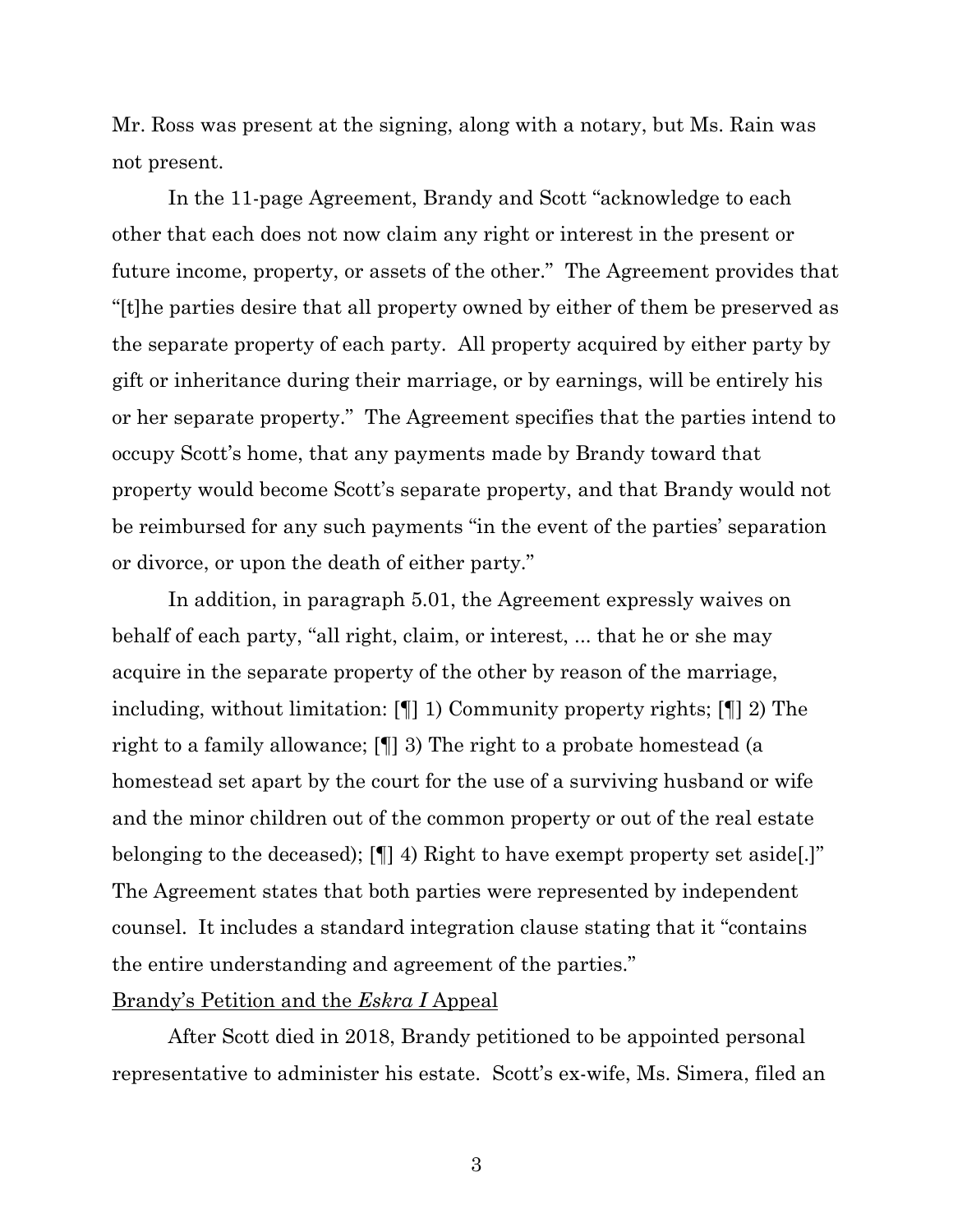objection in her capacity as guardian ad litem for her and Scott's minor daughter. Scott's parents, respondents Steve Eskra and Catherine Grace, filed a competing petition for appointment as personal representatives.

Ms. Simera and respondents filed a motion in limine to exclude extrinsic evidence concerning the Agreement. The trial court granted the motion in limine, reasoning that Brandy was not permitted to introduce extrinsic evidence to contradict the terms of the Agreement. The court also found the Agreement was voluntary and enforceable. The court denied Brandy's petition and granted the competing petition, appointing respondents as co-administrators of the estate.

In the July 2020 *Eskra I* decision, this court rejected Brandy's contention that extrinsic evidence was admissible to show a latent ambiguity in the Agreement, concluding the "[A]greement is not reasonably susceptible to an interpretation that it is inapplicable in the event of death." (*Eskra I*, *supra,* A158136.) On the other hand, this court concluded the trial court erred in barring extrinsic evidence for the purpose of proving "the parties intended the [A]greement only to apply in the event of divorce or dissolution of marriage, but the [A]greement does not reflect this intent due to drafting errors." (*Ibid*.) This court remanded with directions to accept evidence "to determine whether the parties had a mistaken belief concerning the meaning of the" Agreement. (*Ibid.*) This court also stated, "If Brandy's evidence establishes a unilateral mistake, it would be up to the trial court in the first instance to determine its import." (*Ibid.*) This court found it unnecessary to address Brandy's claim the Agreement was involuntary under Family Code section 1615.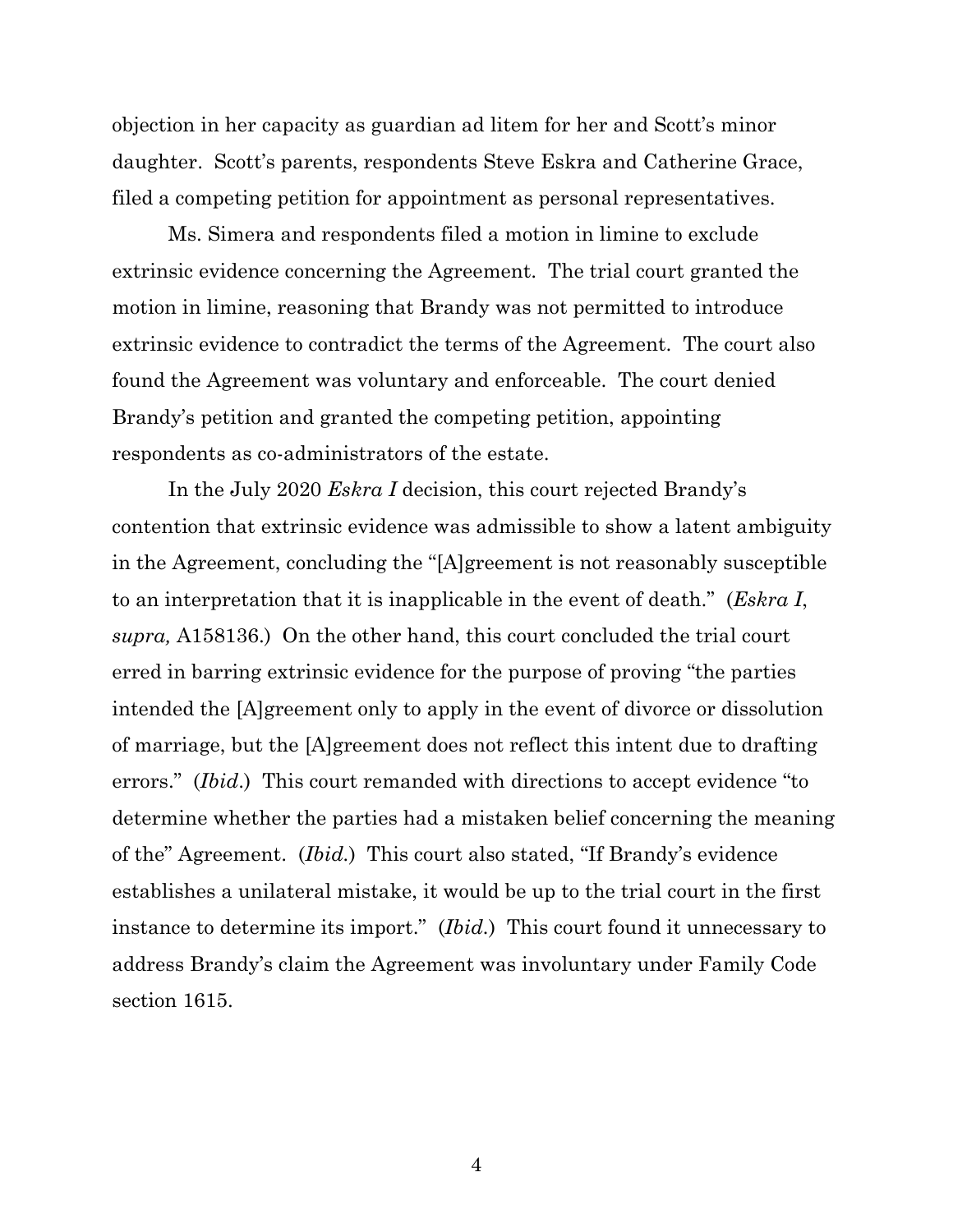#### Evidence on Remand

On remand, the trial court set the matter for trial and the parties filed pretrial briefs. On the first day of trial, the court ruled the scope was limited to considering Brandy's theory of unilateral or mutual mistake; the court declined to consider whether the Agreement was entered voluntarily within the meaning of Family Code section 1615. The court received testimony over two court days.

Scott's attorney, Mr. Ross, testified Scott said he wanted a premarital agreement that would provide that his property would remain his property, in the event of either divorce or his death. Brandy testified that, on April 22, 2015, Scott told Brandy she needed to see an attorney about the proposed premarital agreement. Scott gave her a card with three names, and she picked Ms. Rain. Mr. Ross then prepared a draft agreement and emailed it to Ms. Rain.

Ms. Rain testified she met with Brandy to go over the draft premarital agreement in the morning on April 24, 2015. At the meeting, Ms. Rain explained the draft agreement to Brandy over the course of an hour and a half. Ms. Rain testified Brandy had understood Scott wanted an agreement addressing what would happen if they divorced, but the inclusion of provisions relating to death "was news to her." Brandy testified she became "really upset," telling Ms. Rain that the agreement "wasn't supposed to be about death" but was "only in the event of a divorce." Ms. Rain testified she told Brandy at the end of the meeting, "I'll seek to have the death applicable clauses redacted, and you'll talk to your husband or your fianc[é] to confirm that that's what both of you want." Brandy testified that Ms. Rain told her to go home and talk to Scott and that she did not have a specific understanding about which section or sections Ms. Rain believed should be removed.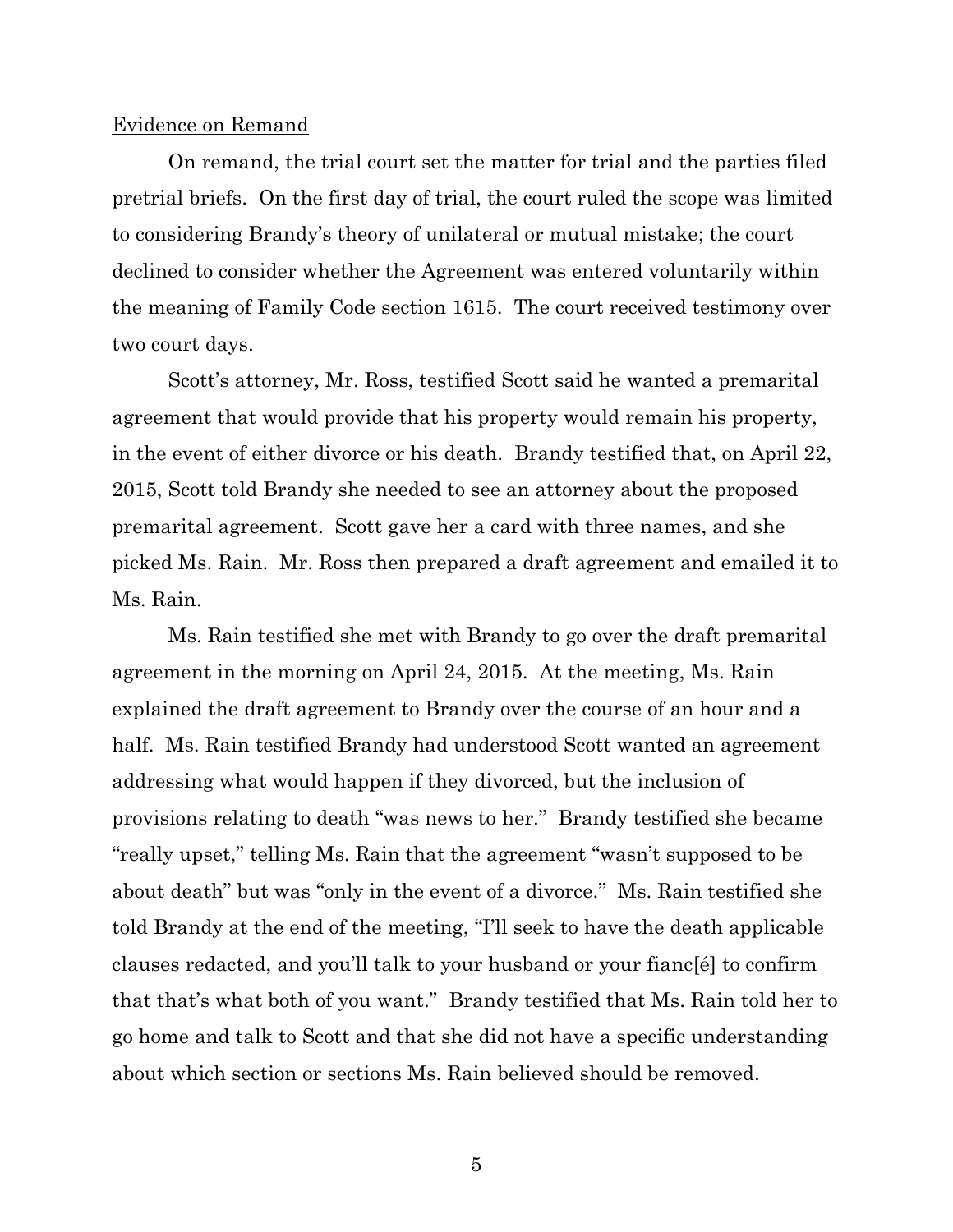Brandy testified she talked to Scott about 45 minutes later and he said he "didn't know anything about death" in the draft agreement. She further testified that he immediately telephoned his attorney, Mr. Ross, in her presence and that she heard Scott say, "This isn't about death. It's about divorce only. Take it out." Brandy understood that he was talking to Mr. Ross. Later, in the evening, Scott told her, "I didn't know that that was in there. It wasn't supposed to be in there." Brandy testified her teenage son was present during the evening conversation, and the son testified he remembered an instance before the wedding when Scott and Brandy were both upset there was "a death clause" in the draft agreement because "they only wanted it in case of divorce."

Also on April 24, 2015, Ms. Rain sent an email to Mr. Ross stating, "[Brandy] believes that it is the intent of both [Scott] and herself to protect the separate property nature of their acquisitions — both before and during marriage — in the event that the marriage ends in divorce, but not in the event that the marriage ends in death." She continued, "I believe [Brandy] intends to discuss/confirm this [with Scott] today. To that extent she is hopeful that [Scott] will agree to redact from the [draft agreement], prior to its execution," several subsections of paragraph 5.01 waiving specified spousal property interests following death. 4

<sup>4</sup> Paragraph 5.01, "Waiver of Rights" contained broad waiver language and then listed 8 specific rights as examples. Ms. Rain requested removal of references to "The right of election to take against the Will of the other or the right to take omitted spouse's statutory share (California Probate Code, § 21610)"; "The right to a distributive share in the estate of the other should he or she die intestate"; "The right to be appointed personal representative of decedent's estate"; and "The rights of dower, curtsey, or any statutory substitute now [or] hereinafter provided under the laws of any state in which the parties may die domiciled."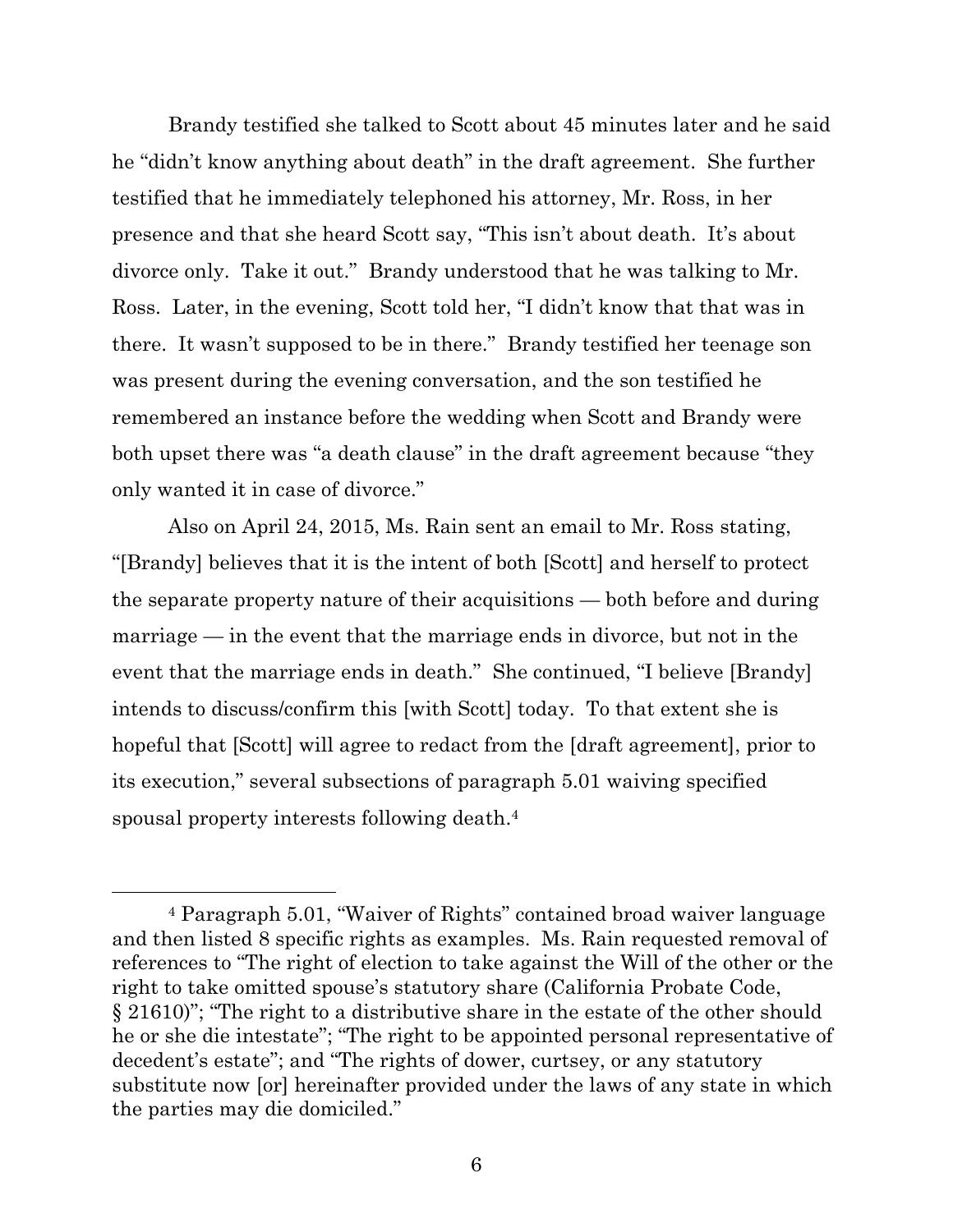Mr. Ross testified that he discussed Ms. Rain's email with Scott and that Scott confirmed he wanted the premarital agreement to apply in case of death as well as divorce. Mr. Ross advised Scott that the deletions requested by Ms. Rain would be "inconsequential because those subsections were only examples, and the opening paragraph of 5.01 was broad and said 'including, but not limited to.'" If Scott had said he did not want the premarital agreement to apply in the event of death, Mr. Ross would have done a "major rewrite." Mr. Ross testified that Scott instructed him not "to spend time with back and forth" about "why Ms. Rain requested only those changes" and that Scott "did not want [Mr. Ross] to inquire or explore the suggested changes any further." He also testified, "it wasn't my place to question [Ms. Rain] about her reasoning for why just those changes."

Mr. Ross responded to Ms. Rain later on April 24, 2015, with a revised agreement that deleted "the last four items of Section V, subsection 5.01," regarding spousal property interests following death. Mr. Ross did not reveal to Ms. Rain that Scott did not share Brandy's intent or that Mr. Ross believed the changes would not alter the effect of the premarital agreement in case of death.

Ms. Rain testified she "intended to redact every clause that changed the nature of the marital property in the event of death." She could not explain her failure to request changes to the "without limitation" wording in paragraph 5.01 and to certain other "death-related provisions." Brandy testified she did not see Ms. Rain's e-mails until after Scott died, and she did not know at the time of signing what Ms. Rain had said to Mr. Ross.

Brandy did not receive a copy of the Agreement as revised or contact Ms. Rain before signing the Agreement. Ms. Rain testified that, at the end of the meeting on April 24, 2015, they left the issue of the death-related clauses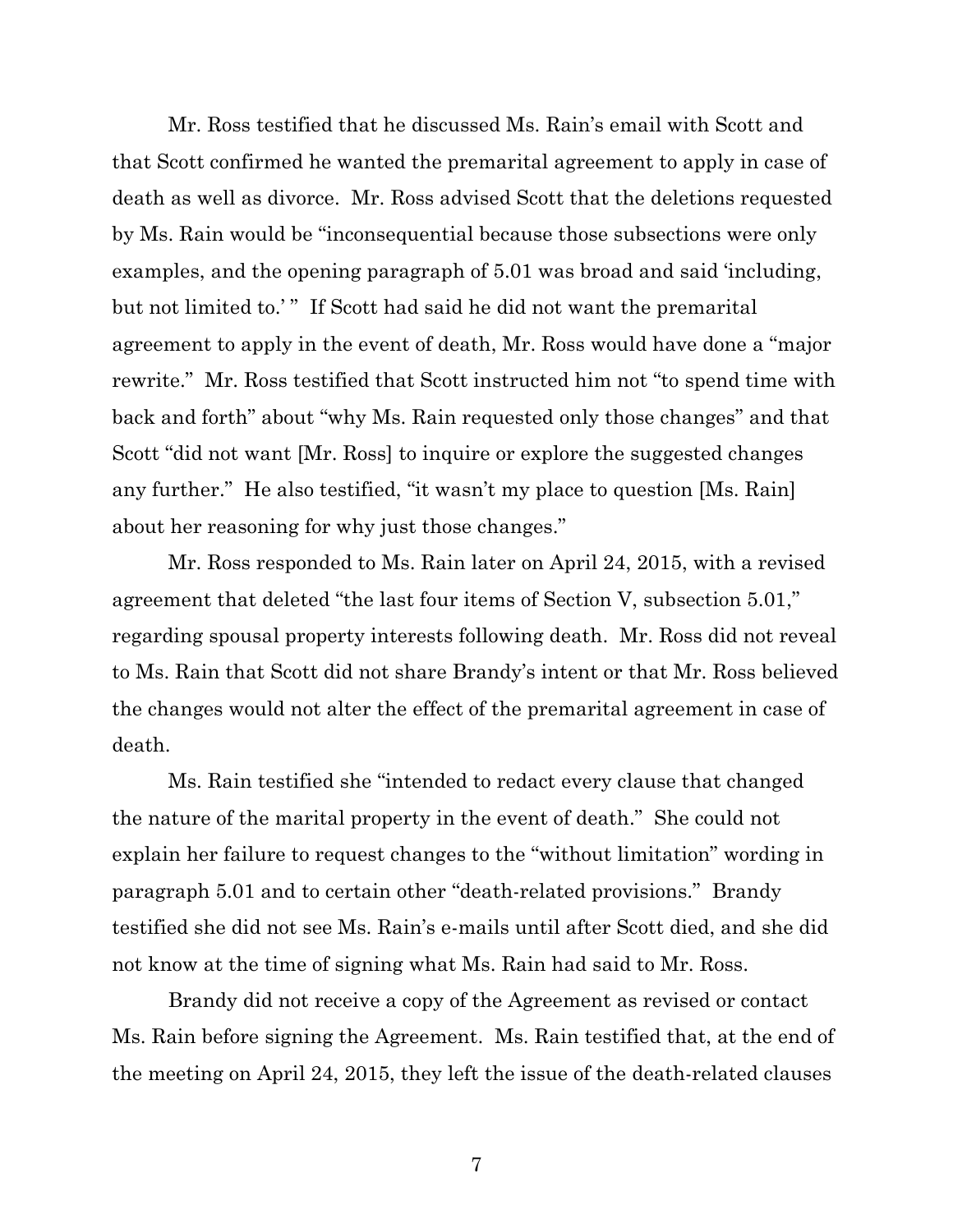"open ended. [Brandy] was going to discuss with her fianc[é] and confirm what she believed. I was going to talk to his lawyer and confirm what she believed, which I did. And I expected to see her again on" May 1. Ms. Rain expected that she and Brandy would review the Agreement as revised at a "follow-up" meeting on May 1. She had "advised [Brandy] that [she] didn't have court appearances . . . and that [she] would be in her office the entire day." But Brandy never contacted her. Brandy testified that she did not understand she should meet again with Ms. Rain and that she believed the provisions making the Agreement inapplicable in the event of death had been removed because she heard Scott tell Mr. Ross to remove them.

On May 1, 2015, Brandy and Scott went to Mr. Ross's office to sign the Agreement. Neither Brandy nor Scott reviewed the Agreement before they signed it. Brandy testified that was the first time she saw the Agreement as revised. She testified she did not review the Agreement at that time because she "had heard [Scott] tell [Mr.] Ross to remove death, and I was fine with that. And that's what I thought had been done." They were there for "[l]ess than five minutes"; Brandy did not testify regarding any statements Scott or Mr. Ross made to her during the May 1 signing, although she did testify Scott did not tell her he had a different intent regarding the applicability of the Agreement in the event of death. Brandy and Scott were married the next day.

The trial court heard testimony that Scott intended his property to go to his daughter in the event of his death. Scott's daughter testified that, on more than one occasion both before and after Scott married Brandy, Scott told her she would inherit Scott's house after he died. Respondent Cathy Grace, Scott's mother, testified Scott told her he wanted a premarital agreement to ensure his property would go to his daughter "in case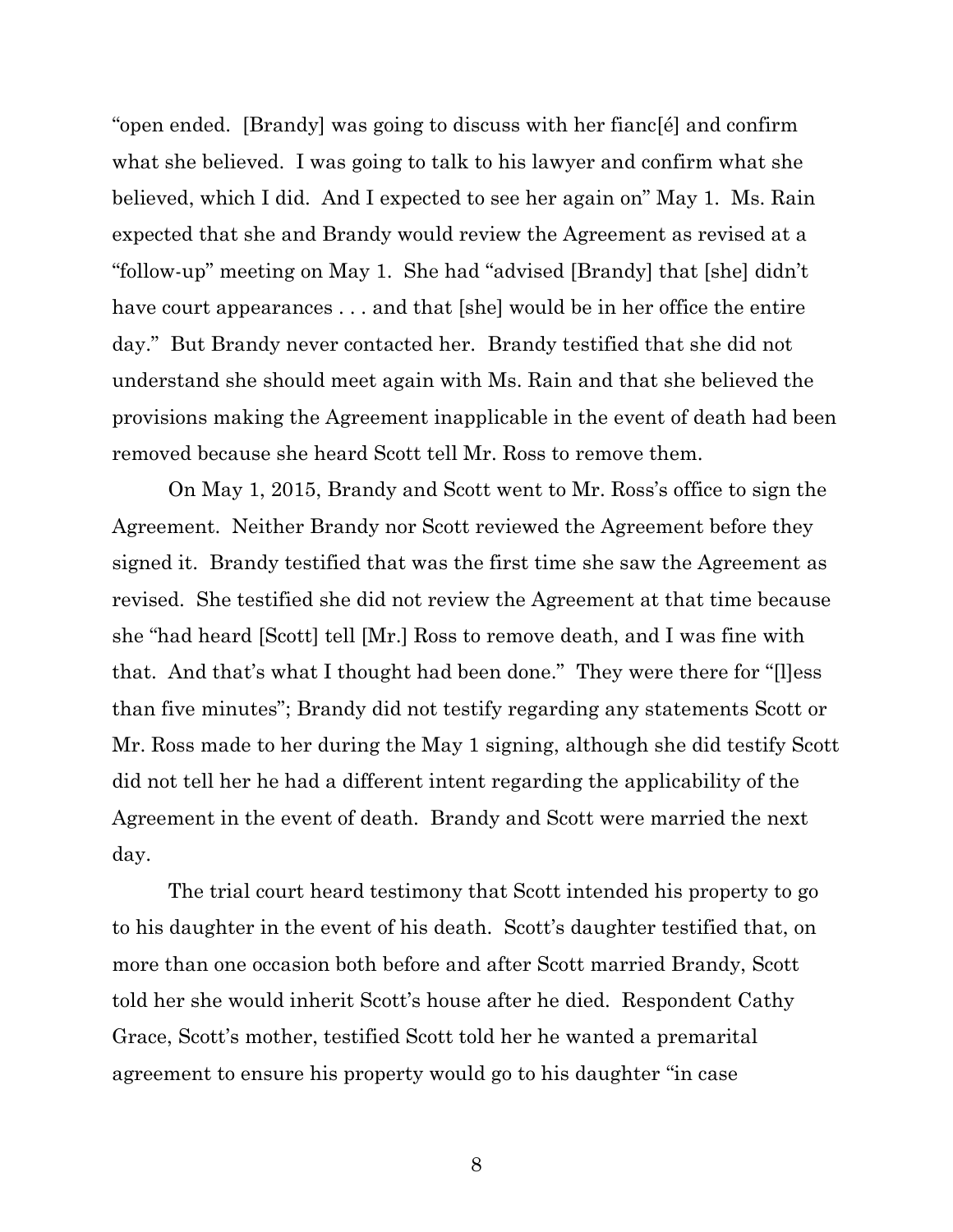something happened to him." Scott's stepfather, Craig Hansen, testified he was present when Scott and Brandy discussed a premarital agreement before they married. He heard them discuss that, if either of them died, "Brandy would [] take her belongings and give them to … her two children, and [Scott's daughter] would receive Scott's belongings and assets." Subsequently, after the marriage and after Scott was burned in an accident, Scott said "he was really glad that he had a premarital agreement so he knew [his daughter] would receive his assets if something more serious happened to him."

Brandy disputed Mr. Hansen's testimony. She testified she never had any conversations with Scott about a premarital agreement, or about what they wanted to have happen to their property, while Mr. Hansen was present. She testified Scott never told her he intended the premarital agreement to apply in case of death. Brandy's mother testified that, following the wedding, Scott told her and her husband that "Brandy didn't have anything to worry about if anything happened to him because he had the death taken out of the" Agreement and it "only pertained to divorce." The Trial Court's Decision

Following the close of evidence and argument, the trial court issued a written decision. The court found the doctrine of mutual mistake did not apply because "Scott was not mistaken when he signed the" Agreement. The court relied on Mr. Ross's testimony that the Agreement reflected Scott's intentions and the testimony of other witnesses that Scott wanted his estate to go solely to his daughter.

As to unilateral mistake, the trial court found that Brandy and Ms. Rain's testimony "established that Brandy did not want the [Agreement] to apply in the event of Scott's death." The court also acknowledged "there was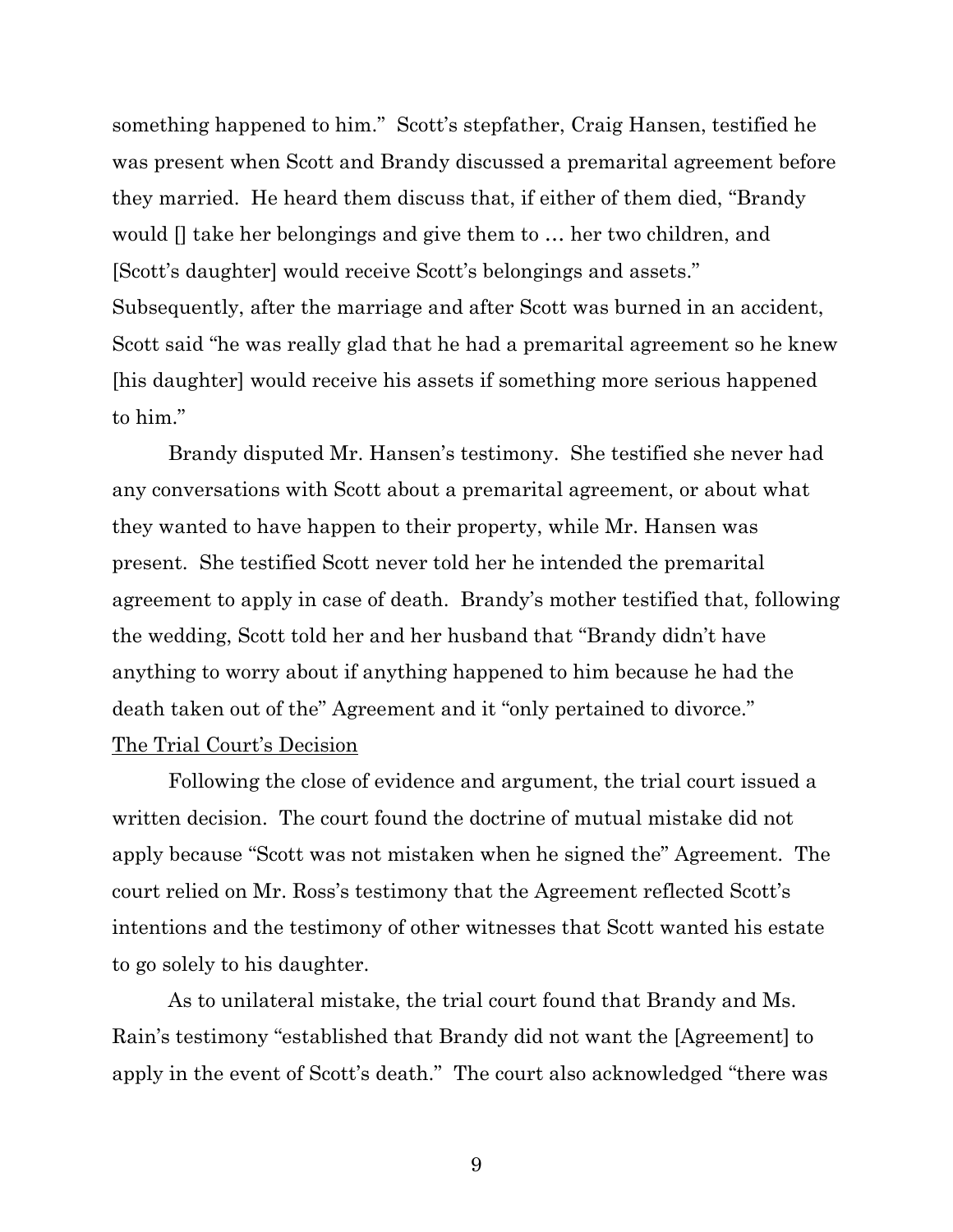evidence that Scott knew that Brandy did not want the [Agreement] to apply in the event of his death, and that she thought that the revised [Agreement] applied only in the event of divorce." The court found, based on Mr. Ross's testimony, that "Scott knew that the [A]greement did apply in the event of divorce or death." But the court held Brandy's unilateral mistake did not justify rescission of the Agreement because "there was insufficient evidence that Scott encouraged or fostered Brandy's mistaken belief." Further, the court determined Brandy "bears the risk of her mistake" because she did not act "with reasonable care" when she failed to read the Agreement or consult with her attorney after it was revised.

The trial court concluded Brandy "did not sustain her burden to establish mutual mistake or unilateral mistake sufficient to void or reform the provisions regarding separate property upon death" and referenced previous findings that the Agreement was not unconscionable or entered into involuntarily. The court denied Brandy's petition for appointment as personal representative of Scott's estate and granted respondents' petition for appointment.

The present appeal followed.

#### DISCUSSION

## I. *The Trial Court Did Not Err in Denying Rescission of the Agreement* A. *Brandy's Mistake Was a Mistake of Fact*

"A party may rescind a contract if [the party's] consent was given by mistake." (*Donovan*, *supra*, 26 Cal.4th at p. 278.) "The grounds for rescission are stated in [] section 1689. One such ground exists when consent to a contract is given by 'mistake.' The term 'mistake' in [] section 1689, however, is a legal term with a legal meaning. [¶] The type of 'mistake' that will support rescission is defined in [] section 1577 ('mistake of fact') and [] section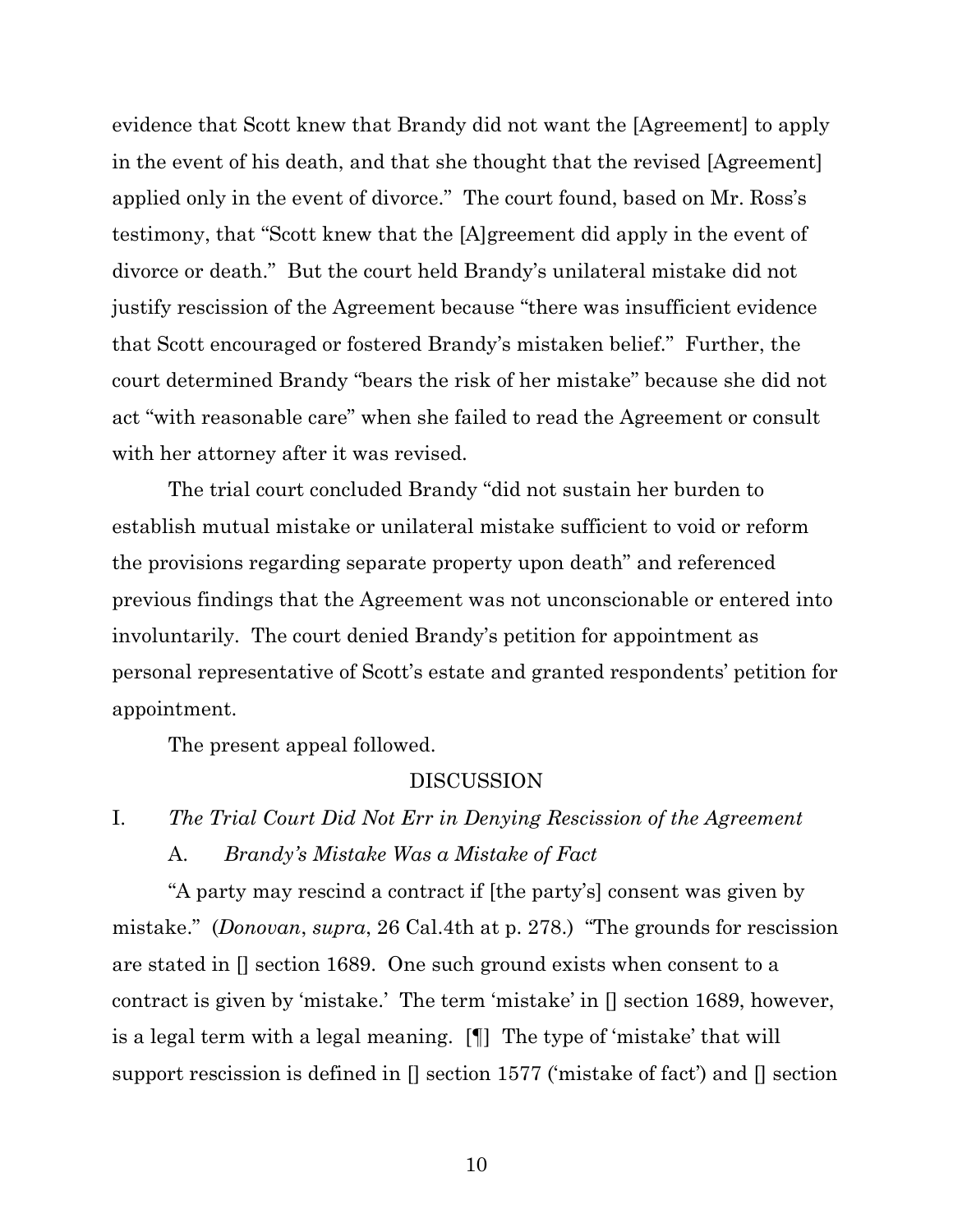1578 ('mistake of law')." (*Hedging Concepts, Inc. v. First All. Mortg. Co.* (1996) 41 Cal.App.4th 1410, 1421 (*Hedging Concepts*); see also *Donovan*, at p. 278.)

Section 1577 provides, "Mistake of fact is a mistake, not caused by the neglect of a legal duty on the part of the person making the mistake, and consisting in: 1. An unconscious ignorance or forgetfulness of a fact past or present, material to the contract; or, 2. Belief in the present existence of a thing material to the contract, which does not exist, or in the past existence of such a thing, which has not existed."

Section 1578 provides, "Mistake of law constitutes a mistake, within the meaning of this Article, only when it arises from: 1. A misapprehension of the law by all parties, all supposing that they knew and understood it, and all making substantially the same mistake as to the law; or, 2. A misapprehension of the law by one party, of which the others are aware at the time of contracting, but which they do not rectify." As explained in *Hedging Concepts*, "A mistake of law is when a person knows the facts as they really are, but has a mistaken belief as to the legal consequences of those facts." (*Hedging Concepts*, *supra*, 41 Cal.App.4th at p. 1421, fn. 9.) Misinterpretation of a contract is a mistake of law. (*Id.* at p. 1421*.*)

In the present case, Brandy claims she was mistaken as to the *content* of the Agreement, because she believed it had been amended to remove all provisions making it applicable in the event of death. Thus, Brandy testified she did not read the Agreement before signing it because she "had heard [Scott] tell [Mr.] Ross to remove death, and I was fine with that. And that's what I thought had been done." As her counsel argued below, "Brandy trusted Scott. She trusted that the attorneys had done what she and Scott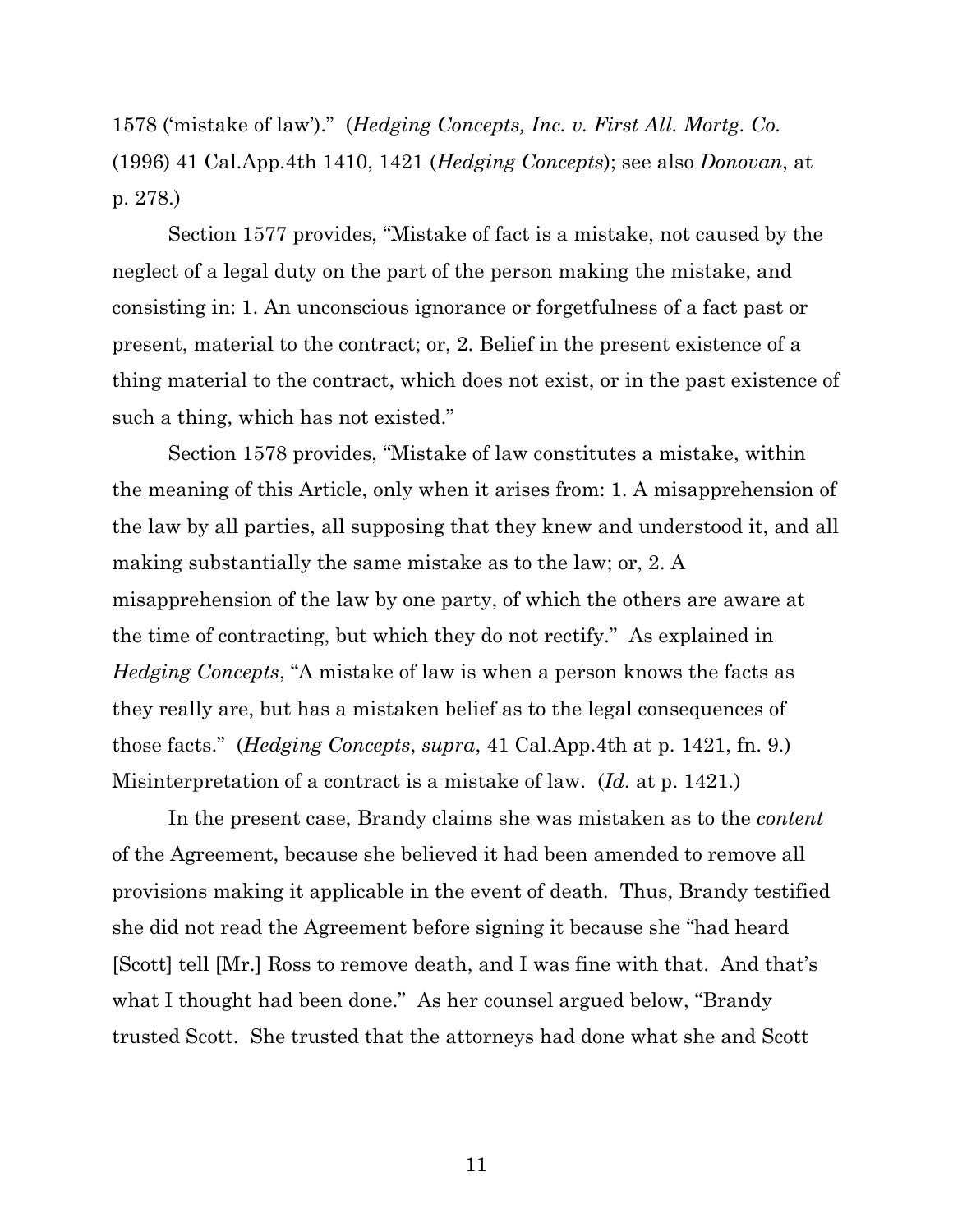told them to do. She had told her attorney what they wanted to agree to. She heard Scott tell his attorney the same thing. She trusted that it was done."

Brandy's mistake claim is that she did not "know[] the facts as they really [we]re," not that she had a "mistaken belief as to the legal consequences of" the real facts. (*Hedging Concepts*, *supra*, 41 Cal.App.4th at p. 1421, fn. 9.) Brandy did not testify she was aware of but *misinterpreted*  the legal effect of specific language in the Agreement. Even if Ms. Rain made a mistake of law in thinking that deletion of certain subsections in paragraph 5.01 of the Agreement would be sufficient to render it inapplicable in the event of death, Brandy did *not* testify she relied on that legal interpretation. 5 She testified that she did not know which sections needed to be removed and that she did not see the e-mail Ms. Rain sent Mr. Ross. Instead, Brandy relied on her general instruction to Ms. Rain to remove any language making the Agreement applicable in the event of death, and Scott's purported instruction to Mr. Ross to do the same. Brandy's beliefs that Ms. Rain requested appropriate changes, that Scott shared her intent and asked Mr. Ross to amend the Agreement accordingly, and that the Agreement had been amended to make it inapplicable in the event of death were all interconnected

<sup>5</sup> Brandy's counsel argued for the first time at oral argument that any mistake of law on the part of Ms. Rain should be attributed to Brandy for purposes of rescission under section 1578. That contention has been forfeited. (*Bayramoglu v. Nationstar Mortg. LLC* (2020) 51 Cal.App.5th 726, 738, fn. 4.) In any event, Brandy cannot show her execution of the revised Agreement was due to any mistake of law by Ms. Rain because Brandy and Ms. Rain never discussed the revised Agreement. Further, we cannot presume Ms. Rain would have failed to recognize her mistake in requesting elimination of only a few exemplary subsections, had Brandy actually taken advantage of the opportunity to review the revised Agreement with Ms. Rain.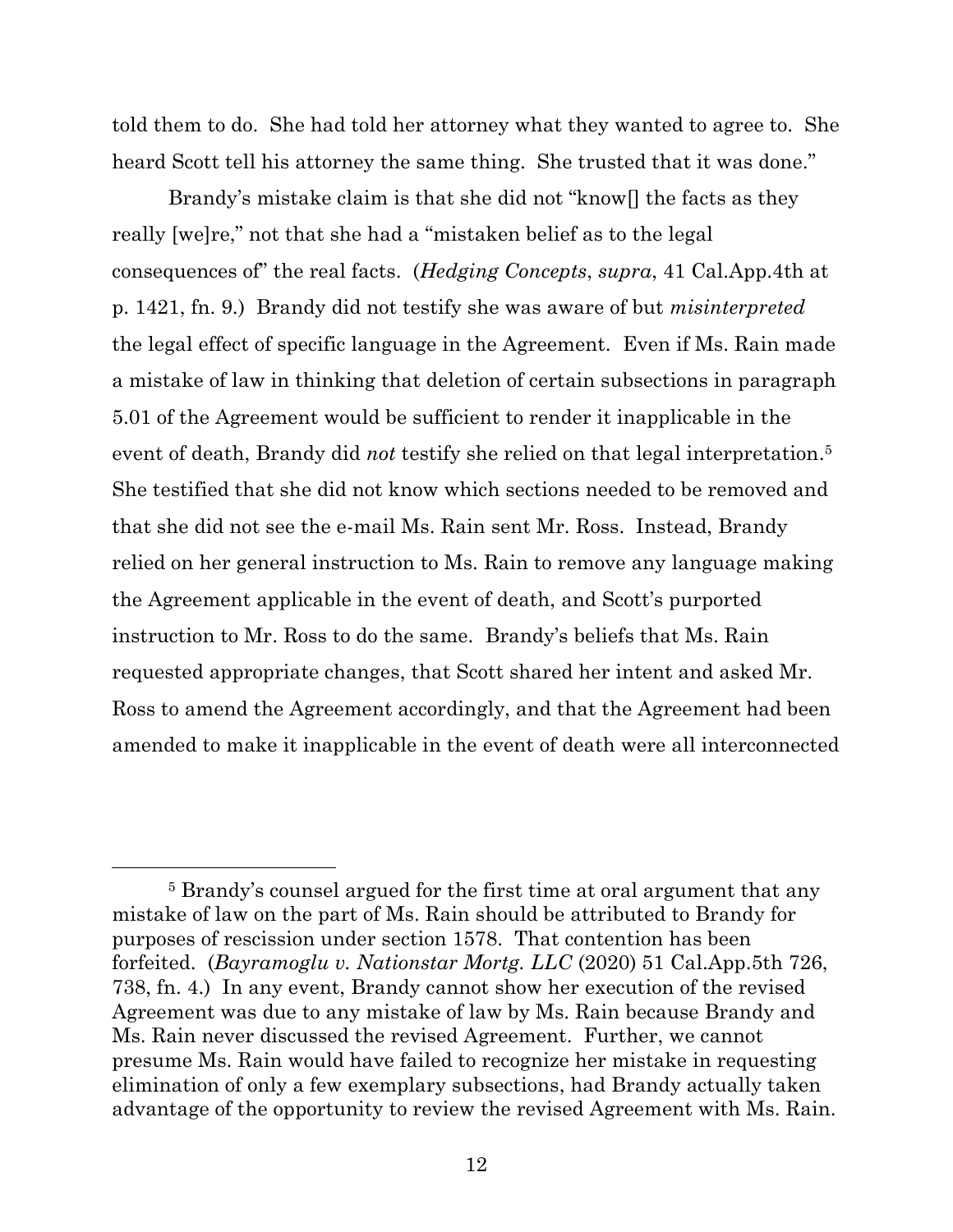mistakes of fact.6 (See *Donovan*, *supra*, 26 Cal.4th at p. 279 ["Defendant's mistake in the present case, in contrast, did not consist of a subjective misinterpretation of a contract term, but rather resulted from an unconscious ignorance that the Daily Pilot advertisement set forth an incorrect price for the automobile."].)

Therefore, although misinterpretation of a contract is a mistake of law, the trial court properly analyzed the rescission claim as being based on a unilateral mistake of fact as to whether the Agreement had been amended in accordance with Brandy's wishes.<sup>7</sup>

### B. *The California Supreme Court's Decision in* Donovan

*Donovan*, *supra*, 26 Cal.4th 261, controls our analysis, and we describe it in detail. In that case, an automobile dealer placed an advertisement in a newspaper. The newspaper made typographical and proofreading errors that resulted in a listed price significantly below the intended sales price. A buyer offered the advertised price, but the dealer refused to sell. The buyer sued for breach of contract. (*Id.* at pp. 266–267.)

<sup>6</sup> The record reflects that Brandy sued Ms. Rain for malpractice, but it does not reveal the result of the lawsuit.

<sup>7</sup> Although the California statutory scheme maintains a distinction between mistakes of fact and law, that distinction can be somewhat elusive. For example, some prior California decisions have treated a party's misunderstanding of a contract provision as a mistake of fact. (*Casey*, *supra*, 59 Cal.2d at p. 104 [treating the plaintiff's misunderstanding of a release as a mistake of fact claim]; *Lawrence v. Shutt* (1969) 269 Cal.App.2d 749, 764–766 [same].) Notably, the Restatement Second of Contracts (Restatement) rejects the distinction between mistakes of fact and law. (Rest.2d Contracts, § 151, com. b ["The rules stated in this Chapter do not draw the distinction that is sometimes made between 'fact' and 'law.' They treat the law in existence at the time of the making of the contract as part of the total state of facts at that time."].) In any event, Brandy's mistake was clearly a mistake of fact for the reasons explained in the text.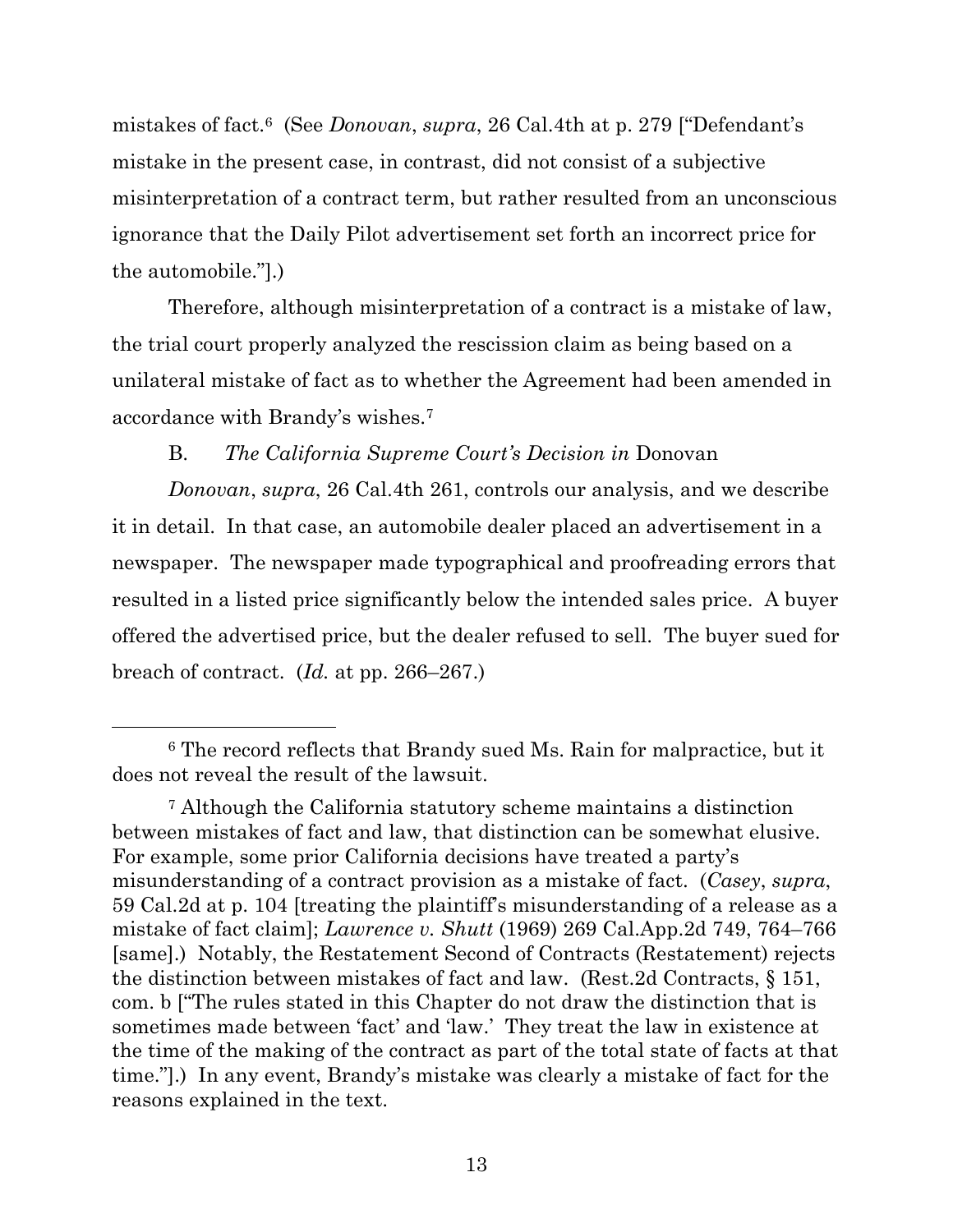The *Donovan* court held rescission of the contract was warranted and concluded the court of appeal erred "to the extent it suggested that a unilateral mistake of fact affords a ground for rescission only where the other party is aware of the mistake." (*Donovan*, *supra*, 26 Cal.4th at p. 279.) The California Supreme Court "adopt[ed]" "as California law" "the rule in section 153, subdivision (a), of the Restatement [], authorizing rescission for unilateral mistake of fact where enforcement would be unconscionable." (*Id.* at p. 281.) Section 153 of the Restatement states, "Where a mistake of one party at the time a contract was made as to a basic assumption on which [the party] made the contract has a material effect on the agreed exchange of performances that is adverse to [the party], the contract is voidable by [the party] if [it] does not bear the risk of the mistake under the rule stated in § 154, and [¶] (a) the effect of the mistake is such that enforcement of the contract would be unconscionable, or [¶] (b) the other party had reason to know of the mistake or [the other party's] fault caused the mistake." (Rest.2d Contracts, § 153.)

*Donovan* summarized the rule as follows: "Where the plaintiff has no reason to know of and does not cause the defendant's unilateral mistake of fact, the defendant must establish the following facts to obtain rescission of the contract: (1) the defendant made a mistake regarding a basic assumption upon which the defendant made the contract; (2) the mistake has a material effect upon the agreed exchange of performances that is adverse to the defendant; (3) the defendant does not bear the risk of the mistake; and (4) the effect of the mistake is such that enforcement of the contract would be unconscionable." (*Donovan*, *supra*, 26 Cal.4th at p. 282.)

In *Donovan* the parties "vigorously dispute[d]" whether the defendant car dealer "should bear the risk of its mistake." (*Donovan*, *supra*, 26 Cal.4th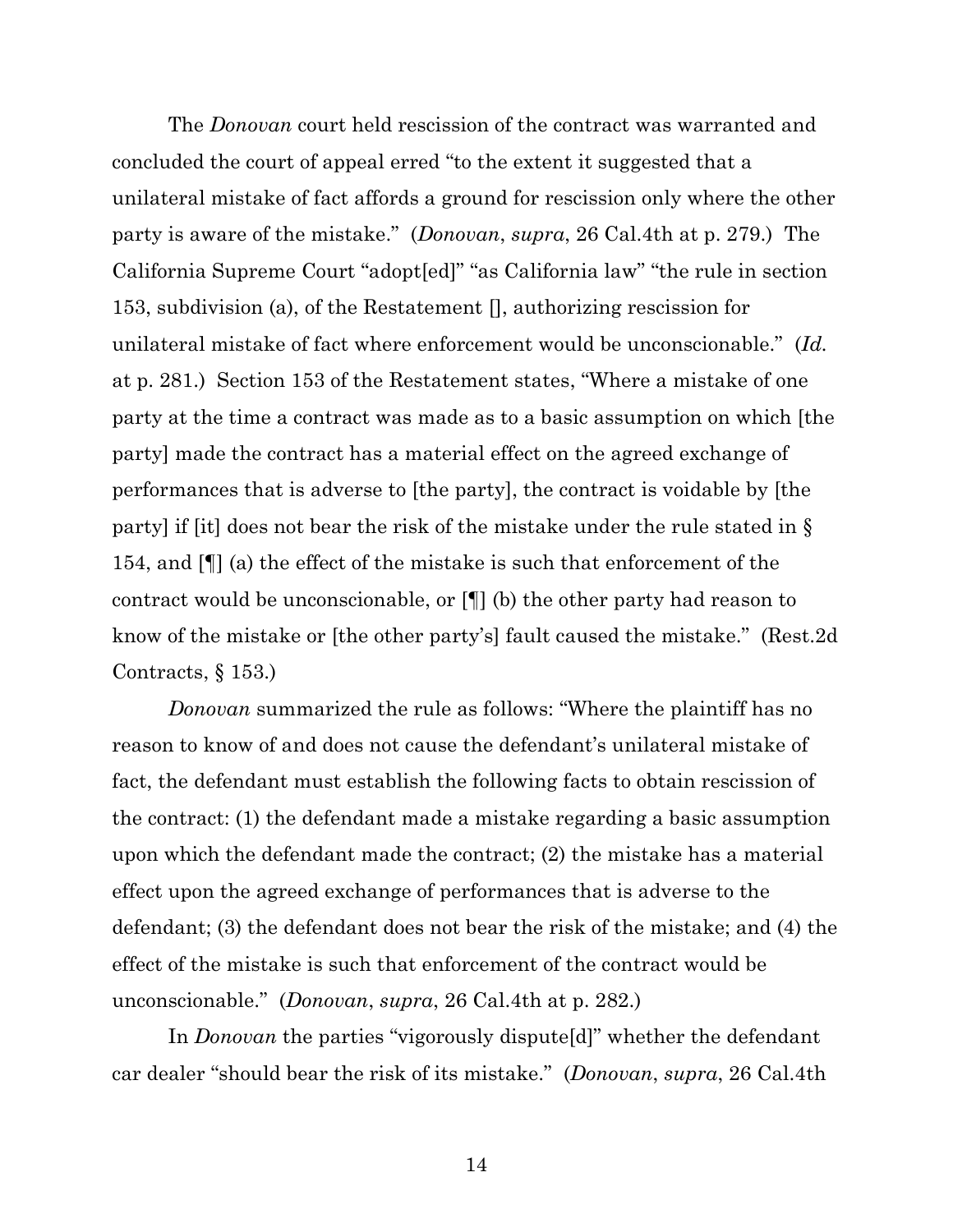at p. 283.) The Supreme Court quoted section 154 of the Restatement, which states: "A party bears the risk of a mistake when [¶] (a) the risk is allocated to [the party] by agreement of the parties, or [¶] (b) [the party] is aware, at the time the contract is made, that [it] has only limited knowledge with respect to the facts to which the mistake relates but treats [the] limited knowledge as sufficient, or [¶] (c) the risk is allocated to [the party] by the court on the ground that it is reasonable in the circumstances to do so." (Rest.2d Contracts, § 154.) The court stated that neither of the first two factors applied and considered whether it was reasonable to allocate the risk of the mistake in the advertisement to the defendant. (*Donovan*, at p. 283.)

In analyzing this factor, the Supreme Court looked at both section 1577 and the Restatement. Section 1577, the court observed, "instructs that the risk of a mistake must be allocated to a party where the mistake results from that party's neglect of a legal duty." (*Donovan*, *supra*, 26 Cal.4th at p. 283.) The court continued, "It is well established, however, that ordinary negligence does not constitute neglect of a legal duty within the meaning of [] section 1577. [Citation.] For example, we have described a careless but significant mistake in the computation of the contract price as the type of error that sometimes will occur in the conduct of reasonable and cautious businesspersons, and such an error does not necessarily amount to neglect of legal duty that would bar equitable relief." (*Donovan*, at p. 283.) The court then observed that "[a] concept similar to neglect of a legal duty is described in section 157" of the Restatement, under which rescission is unavailable "[o]nly where [a party's] mistake results from 'a failure to act in good faith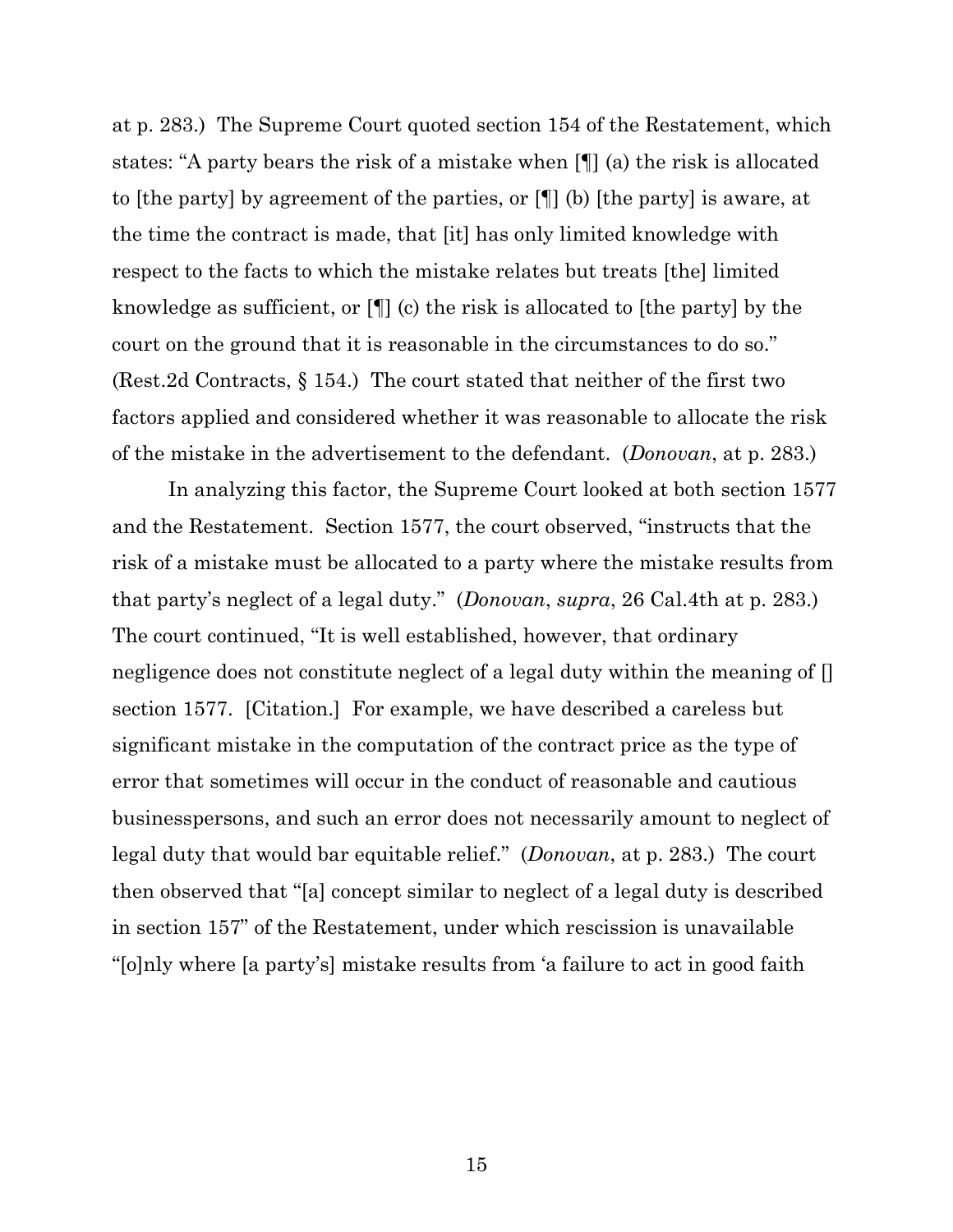and in accordance with reasonable standards of fair dealing' . . . ." (*Donovan*, at p. 283.)<sup>8</sup>

Considering those provisions, *Donovan* reasoned that, "[t]he mere fact that a mistaken party could have avoided the mistake by the exercise of reasonable care does not preclude . . . avoidance . . . [on the ground of mistake]. Indeed, since a party can often avoid a mistake by the exercise of such care, the availability of relief would be severely circumscribed if [the party] were to be barred by [its] negligence. Nevertheless, in *extreme cases* the mistaken party's fault is a proper ground for denying [it] relief for a mistake that [it] otherwise could have avoided. . . ." (*Donovan*, *supra*, 26 Cal.4th at pp. 283–284.)

Turning to the case at hand, *Donovan* concluded the seller's failure to discover the errors in the advertisement may have been negligent, but it was not "a breach of defendant's duty of good faith and fair dealing that should preclude equitable relief for mistake." (*Donovan*, *supra*, 26 Cal.4th at p. 290.) Because enforcement of the contract with the erroneous price would have been unconscionable, the defendant dealer was entitled to rescission of the contract on the ground of unilateral mistake of fact. (*Id.* at pp. 293–294.)

*Donovan*, and the Civil Code provisions it interprets, apply to a rescission claim based on an alleged mistake relating to a premarital agreement. (Hogoboom & King, Cal. Practice Guide: Family Law (The Rutter Group 2020) ¶¶ 9.55, 9.75.5, pp. 9-24, 9-36 (Hogoboom & King).)

<sup>8</sup> Section 157 of the Restatement provides, "A mistaken party's fault in failing to know or discover the facts before making the contract does not bar [the party] from avoidance or reformation under the rules stated in this Chapter, unless [the party's] fault amounts to a failure to act in good faith and in accordance with reasonable standards of fair dealing." (Rest.2d Contracts, § 157.)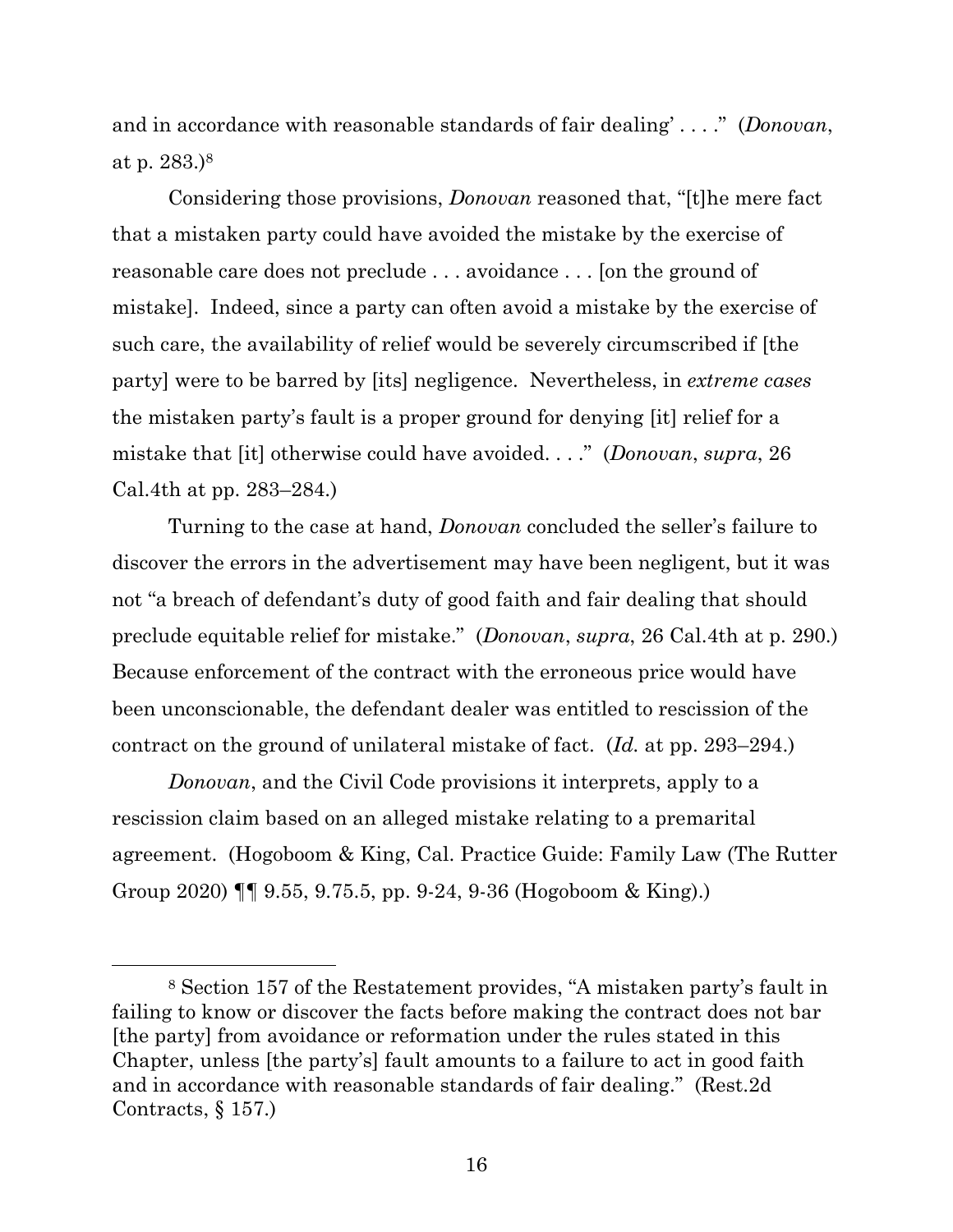## C. *The Trial Court Did Not Err in Concluding That Brandy Bore the Risk of Her Mistake*

At the outset, we address Brandy's argument the evidence shows Scott was aware of her mistake at the time the Agreement was signed. Contrary to Brandy's assertions, the trial court did *not* so find. No such finding is present in the trial court's "finding of facts" (capitalization and bolding omitted), and the court's legal analysis merely acknowledges the evidence without accepting or rejecting it. Thus, the trial court stated, "*there was evidence that* Scott knew that Brandy did not want the [Agreement] to apply in the event of death, and that she thought that the revised [Agreement] applied only in the event of divorce." (Italics added.) The court apparently found it unnecessary to make a finding regarding Scott's knowledge because the court mistakenly concluded it was dispositive that "there was insufficient evidence that Scott encouraged or fostered Brandy's mistaken belief." As explained in footnote 9, *post*, such a showing is not *required* to obtain rescission.

In any event, any finding that Scott knew of Brandy's mistake would not change our analysis. Even if Scott was aware of Brandy's mistake, she is not entitled to relief if she bore the risk of the mistake due to neglect of a legal duty. (§ 1577; Rest.2d Contracts, § 153; see also *Amin v. Superior Ct.*  (2015) 237 Cal.App.4th 1392, 1407 (*Amin*) [stating that *Donovan* stands for the proposition that "a necessary [prerequisite] for obtaining rescission of a contract based on unilateral mistake of fact is that the party seeking rescission did not bear the risk of the mistake"].)

Brandy focuses on a portion of the *Donovan* decision in which the court stated, that, "[w]here the plaintiff has no reason to know of and does not cause the defendant's unilateral mistake of fact, the defendant must establish the following facts to obtain rescission of the contract: … (3) the defendant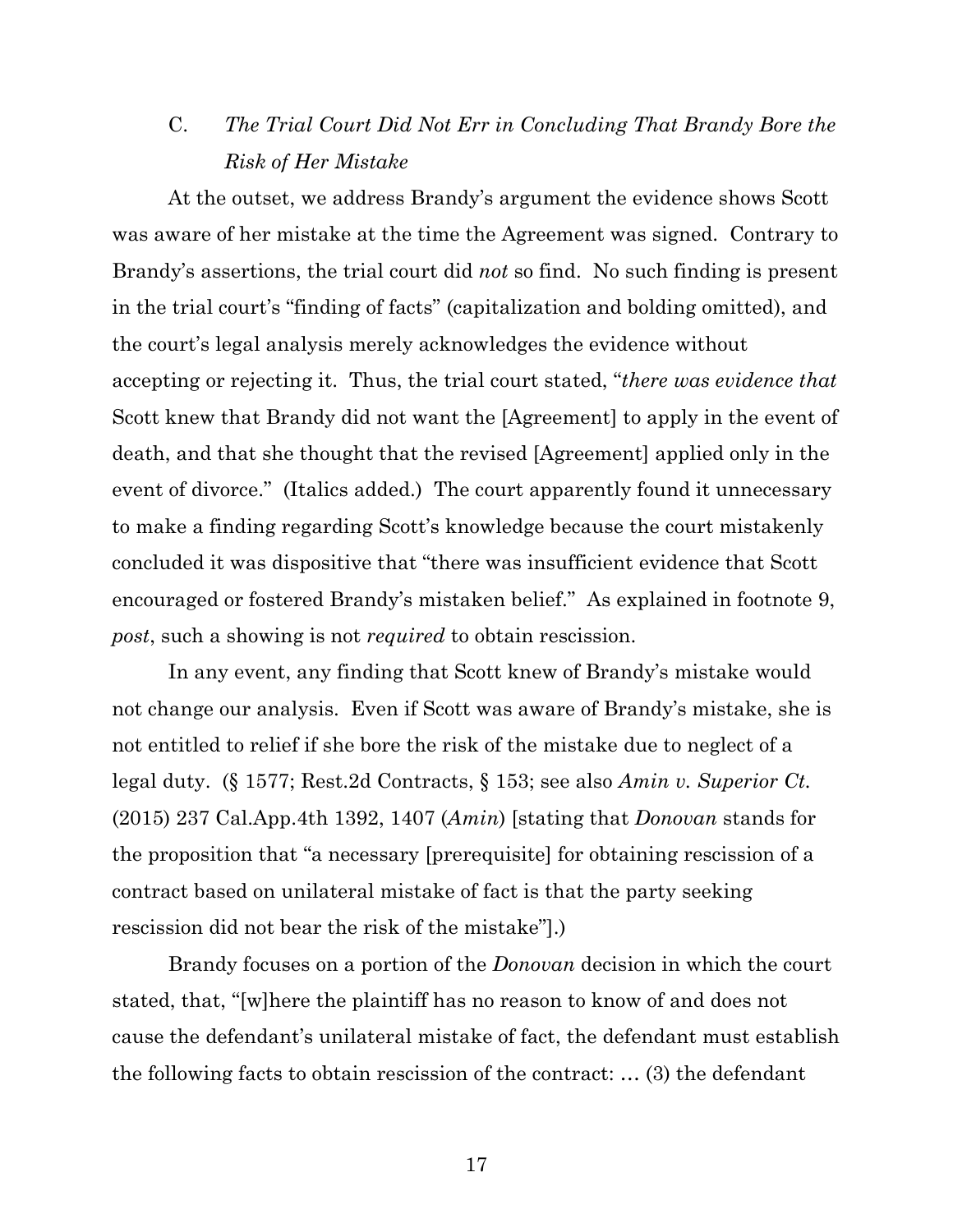does not bear the risk of the mistake …." (*Donovan*, *supra*, 26 Cal.4th at p. 282.) Brandy argues the introductory clause means no showing regarding the "risk of mistake" is required if the other party has reason to know of the mistake. We disagree. The introductory language simply describes the circumstances in *Donovan*; it would be unreasonable to conclude the Supreme Court intended with that passing phrase to eliminate the mistaken party's obligation to show it did not bear the risk of the mistake in order to obtain rescission, as required by section 1577 and the Restatement. 9

<sup>9</sup> We need not and do not consider if the result would be different in the event of *fraud* by Scott because the trial court found there was insufficient evidence that Scott "furthered or encouraged" Brandy's mistake. (See, e.g., *Jimenez v. 24 Hour Fitness USA, Inc.* (2015) 237 Cal.App.4th 546, 563 ["[A] release is invalid when it is procured by misrepresentation, overreaching, deception, or fraud."].) Brandy argues the court erred in that finding, but her argument depends on the trial court believing her testimony and that of her son regarding conversations with Scott about the premarital agreement. We have no basis to presume the court believed that testimony, and Brandy has not shown the other evidence compelled the court to conclude Scott's conduct was fraudulent. (See *Johnson v. Pratt & Whitney Canada, Ltd.* (1994) 28 Cal.App.4th 613, 622–623 (*Johnson*).)

We also observe that the Hogoboom treatise cites *Brookwood v. Bank of America* (1996) 45 Cal.App.4th 1667, 1673-1674, for the proposition, "A unilateral mistake of fact renders an agreement voidable where the mistake was known to and encouraged or fostered by the other party." (Hogoboom & King, *supra*, at ¶ 9.75.7, p. 9-36 [italics omitted].) We disagree with that assertion because, under section 1577 as interpreted in light of the Restatement, a mistaken party who does not bear the risk of the mistake does not *need* to show either knowledge or that the other party "encouraged or fostered" the mistake to obtain rescission: it is sufficient if they show that the other party knew of the mistake, that the other party caused the mistake, *or* that enforcement of the contract would be unconscionable. (Rest.2d Contracts, § 153; *Donovan*, *supra*, 26 Cal.4th at p. 281; see also *Greif v. Sanin* (2022) 74 Cal.App.5th 412, 439.) Of course, where a party trying to avoid a contract is able to show the other party "fostered or encouraged" the mistake, the party may be able to prevail on the ground of fraud.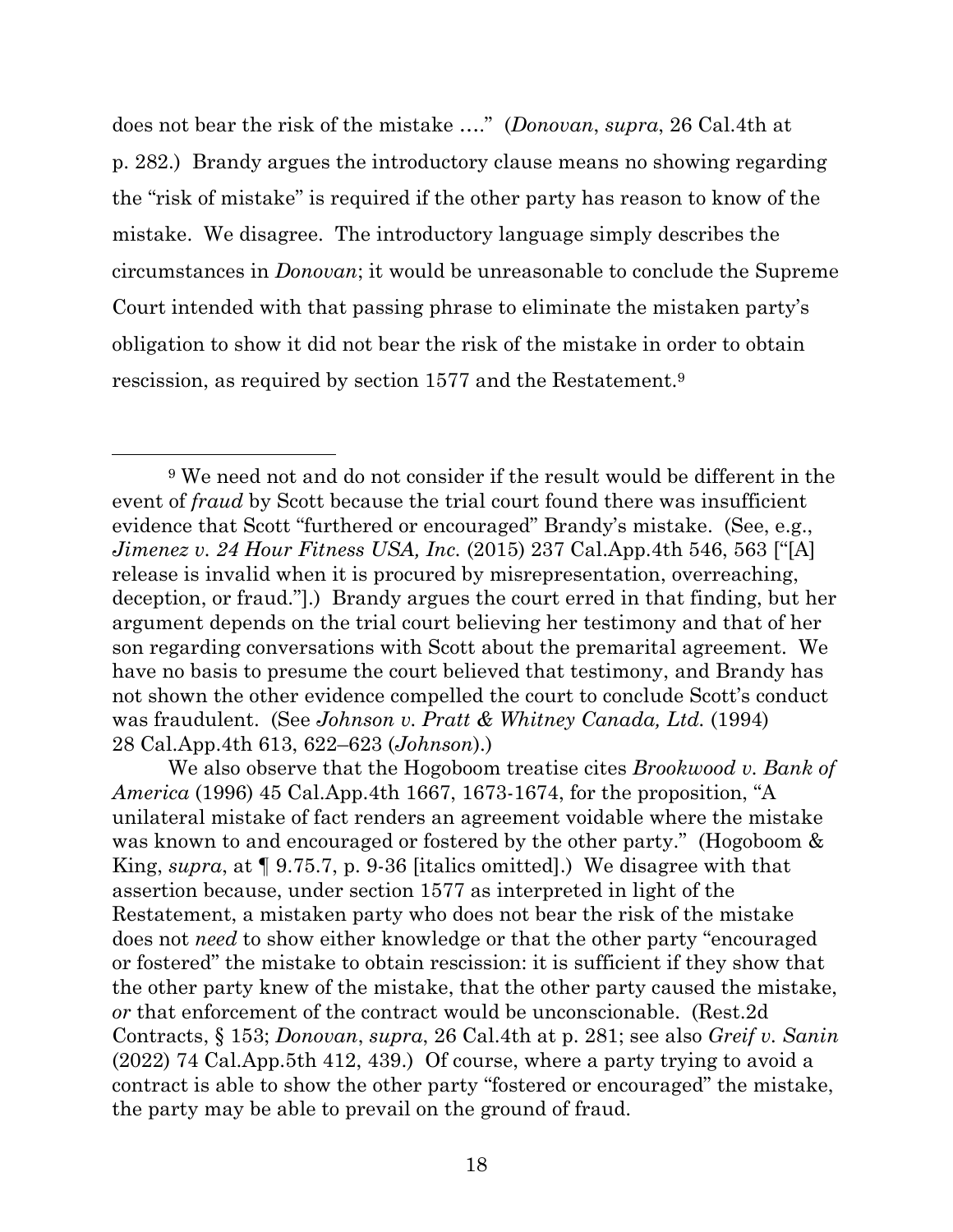The critical question in the present case is whether Brandy's failure to read the Agreement and meet with Ms. Rain regarding the changes to the Agreement constituted neglect of a legal duty within the meaning of section 1577. The California Supreme Court has previously addressed whether the failure to read a contract constitutes such neglect. In *Casey*, *supra*, 59 Cal.2d 97, a plaintiff sued for personal injuries allegedly sustained in a car accident. The defendant argued the action was barred because the plaintiff had signed a release (negotiated by the plaintiff's insurer) discharging the defendant from all liability. (*Id.* at pp. 99–100.) The plaintiff claimed that he "mistakenly believed that the release related only to property damage claims" and that the release should be reformed or rescinded. (*Id.* at p. 102.) The Supreme Court stated the "question" before it was "whether plaintiff's failure to read the release, or, if he did read it, his failure to understand that it extended also to claims for personal injuries was, as a matter of law, the neglect of a legal duty (see [] § 1577)." (*Casey*, at p. 104.) The court observed "there is nothing in the record to indicate that at the time he signed the release [the plaintiff] was suffering from any disability which would prevent him from giving it his full attention or which would prevent him from exercising his independent judgment." (*Id.* at p. 104.) The court concluded, "Under these circumstances, the failure of plaintiff to recognize that the release included a discharge of liability for personal injuries has been held to be attributable to his own neglect, both under California authority [citations] and in the vast majority of other jurisdictions. [Citations.] It must be concluded, therefore, that plaintiff's mistaken belief that the release related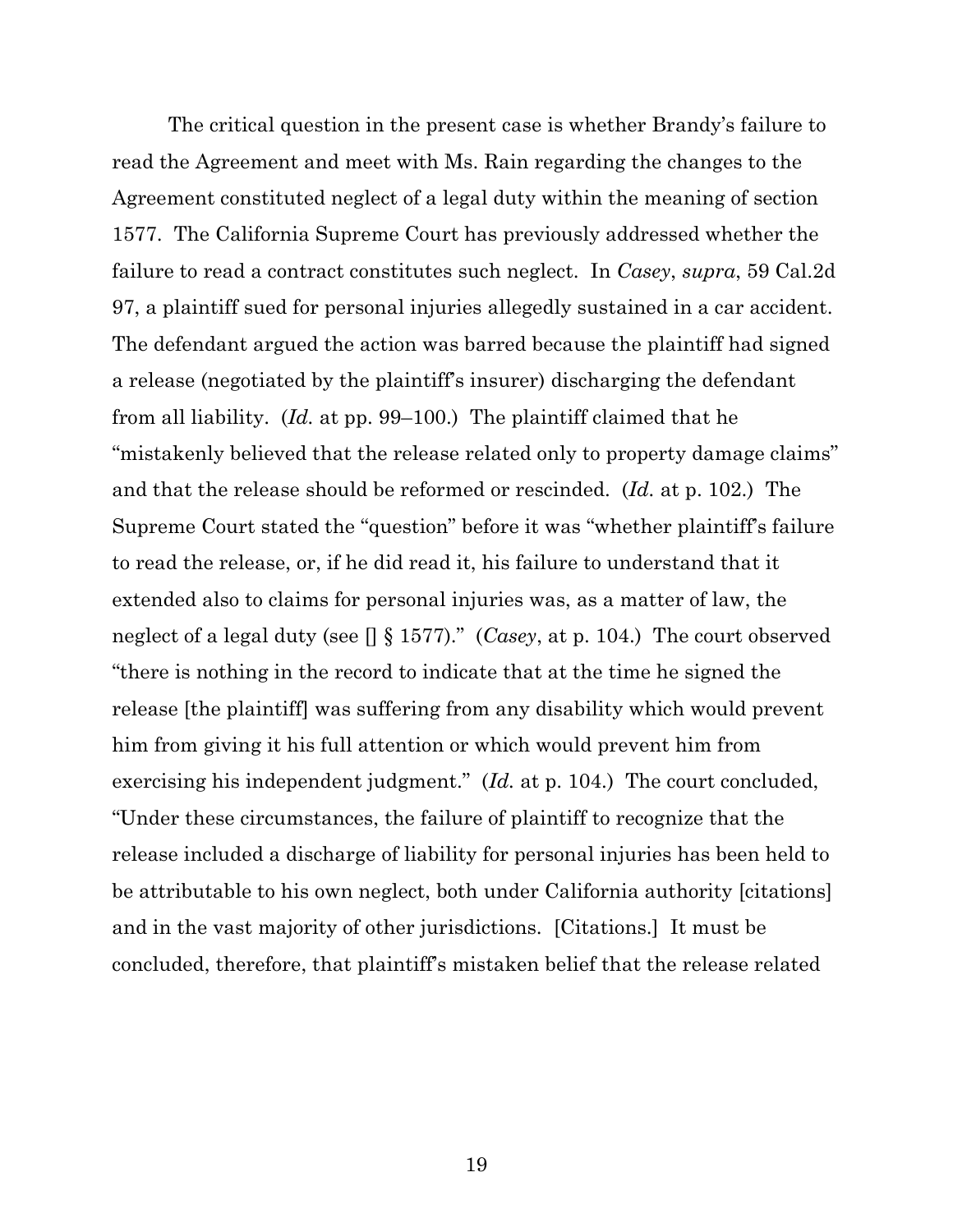only to claims for property damage does not entitle him to rescind the release under the circumstances of this case." (*Casey*, at pp. 104–105.)<sup>10</sup>

The *Casey* decision is not cited in *Donovan*, and it has not been questioned or limited by the California Supreme Court, or by any published California case on any relevant point. <sup>11</sup> Indeed, the court in *Stewart v. Preston Pipeline Inc.* (2005) 134 Cal.App.4th 1565 (*Stewart*), followed both *Donovan* and *Casey* in resolving a unilateral mistake claim. There, the plaintiff in a personal injury suit signed a settlement at the end of a mediation but then subsequently refused to accept the settlement check. (*Stewart*, at pp. 1568–1569.) The trial court entered summary judgment in favor of the defendant and the plaintiff appealed, arguing among other things that he was entitled to rescind the settlement on the ground of unilateral mistake. (*Id.* at p. 1587.) *Stewart* quoted *Donovan*'s recitation of the requirements for rescission, observing that "both the Restatement [] and [] section 1577 note that the mistaken party's 'neglect of legal duty' will bar relief; however, ordinary negligence does not constitute such 'neglect of legal duty' that will preclude rescission." (*Id.* at p. 1588.)

*Stewart* concluded that requirement defeated the plaintiff's rescission claim, stating " 'It is well established, in the absence of fraud, overreaching or excusable neglect, that one who signs an instrument may not avoid the

<sup>10</sup> *Casey* nevertheless reversed a directed verdict in favor of the defendant, concluding whether the plaintiff intended to discharge claims for unknown injuries was a question of fact under section 1542. (*Casey*, *supra*, 59 Cal.2d at pp. 113–114.)

<sup>11</sup> The court of appeal in *Winet v. Price* (1992) 4 Cal.App.4th 1159, questioned the validity of *Casey* on a *different* issue, noting that *Casey* predated Supreme Court cases holding that the construction of a written instrument is a question of law for the court where there is no competent parol evidence or such evidence is undisputed. (*Winet*, at p. 1171, fn. 7.)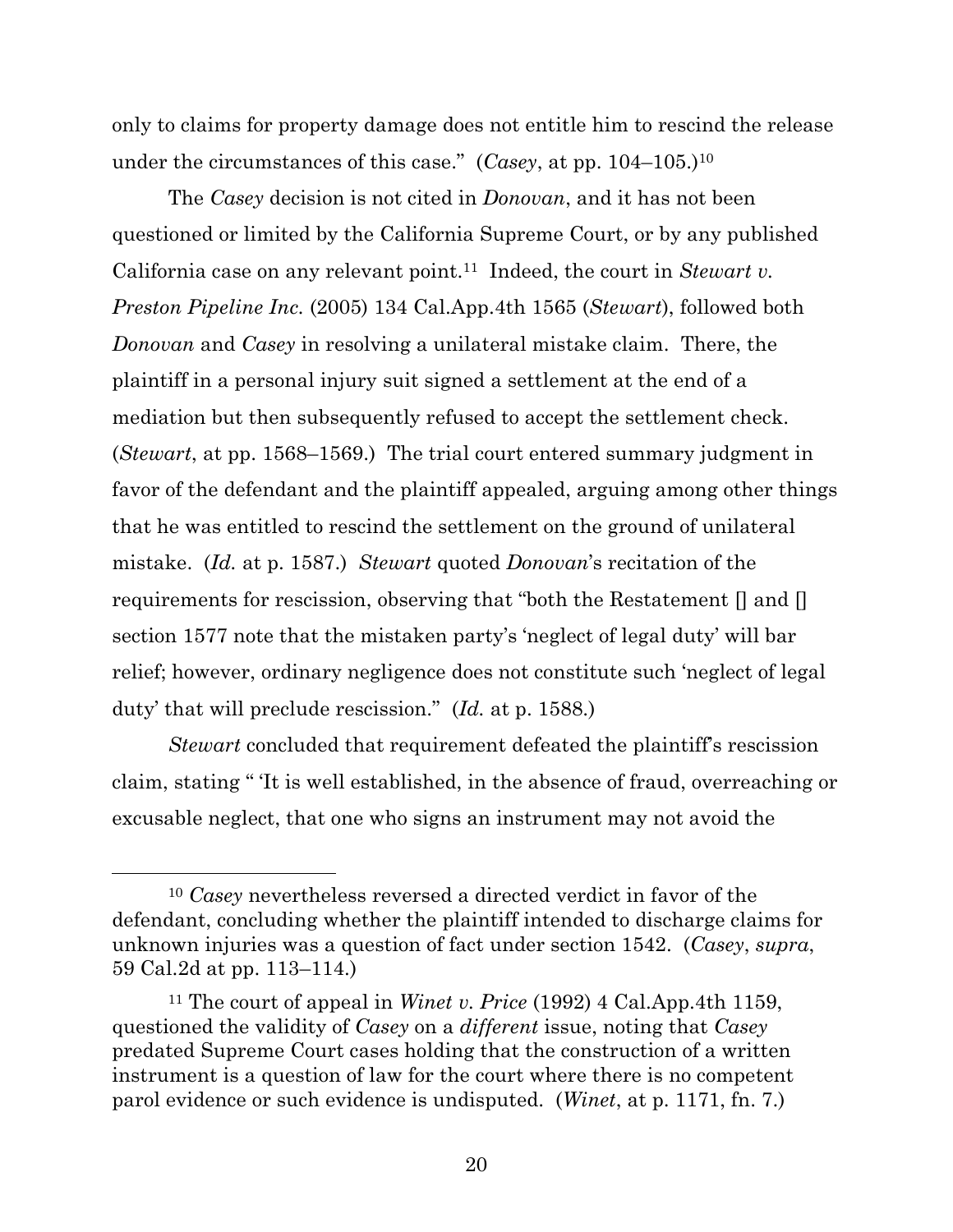impact of its terms on the ground that he failed to read the instrument before signing it.' " (*Stewart*, *supra*, 134 Cal.App.4th at p. 1588; accord *Roldan v. Callahan & Blaine* (2013) 219 Cal.App.4th 87, 93.) The *Stewart* court then cited *Casey* for the proposition that "a contracting party is not entitled to relief from [the party's] alleged unilateral mistake" where the party failed to read the contract before signing it. (*Stewart*, at p. 1589; accord *Amin*, *supra*, 237 Cal.App.4th at p. 1406.)<sup>12</sup>

Other court of appeal decisions interpreting section 1577 articulate rules similar to the rule in *Casey* without citing the decision. In *Lawrence v. Shutt*, *supra*, 269 Cal.App.2d 749, which preceded *Casey*, the court stated it was "clear that in the interest of preserving some reasonable stability in commercial transactions the courts will not set aside contractual obligations, particularly where they are embodied in written contracts, merely because one of the parties claims to have been ignorant of or misunderstood the provisions of the contract. [Citations.] This is especially true where the contractual obligation sought to be set aside has been executed by the complainant without the exercise of reasonable care." (*Id.* at p. 765.) In *Wal-Noon Corp. v. Hill* (1975) 45 Cal.App.3d 605, at page 615, the court followed *Lawrence* and expressly framed the issue in section 1577's terms, stating "Failure to make reasonable inquiry to ascertain or effort to understand the

<sup>12</sup> *Stewart's* language suggests the result might be different if the other party was aware of the mistake, because the decision states, "Plaintiff has cited no California cases … that stand for the extreme proposition that a party who fails to read a contract but nonetheless objectively manifests [the party's] assent by signing it—*absent fraud or knowledge by the other contracting party of the alleged mistake*—may later rescind the agreement on the basis that [the party] did not agree to its terms." (*Stewart*, *supra*, 134 Cal.App.4th at p. 1589 [italics added].) However, *Stewart* did not explain how the other party's knowledge would change the result under section 1577 if failure to read a contract is neglect of a legal duty under *Casey*.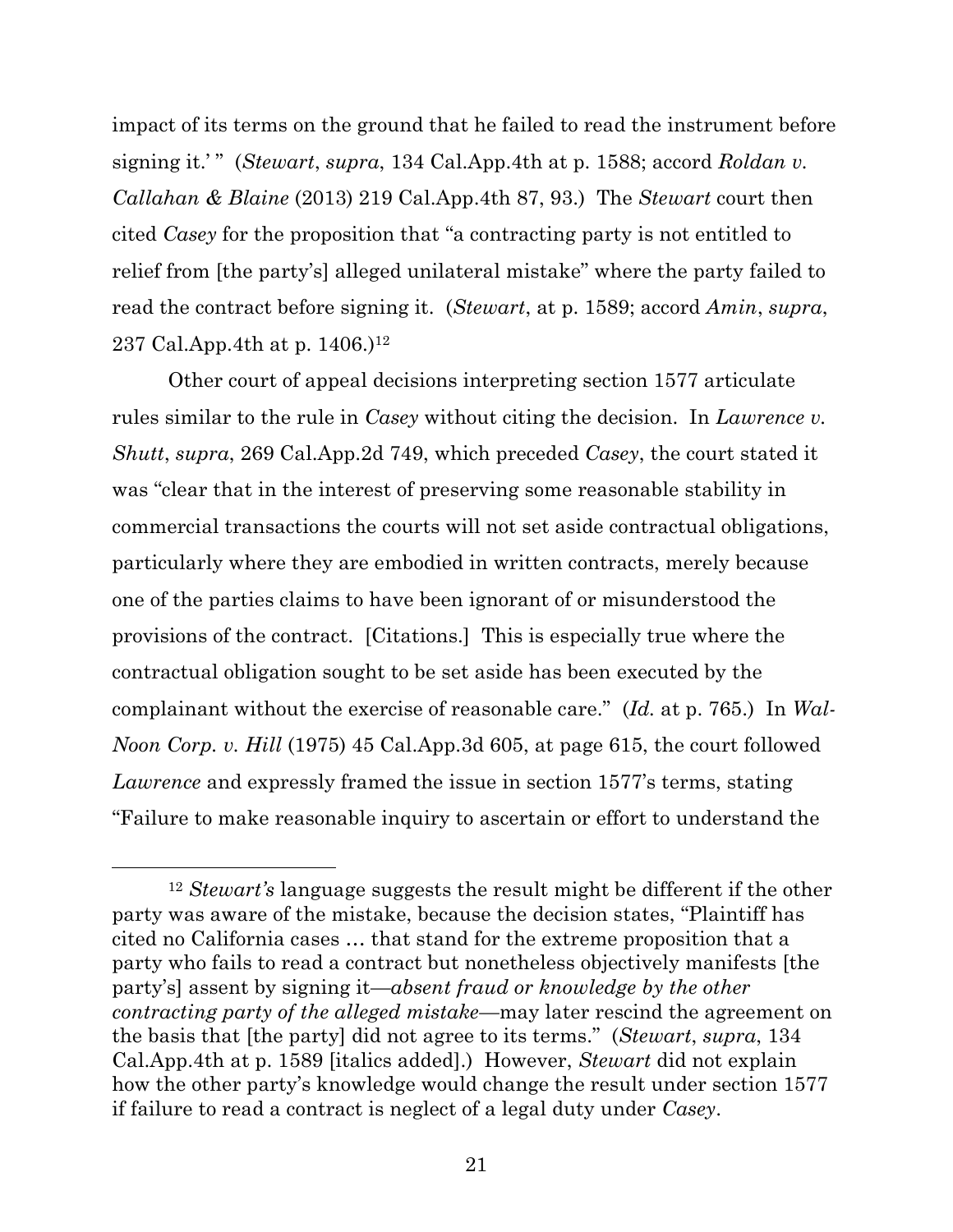meaning and content of the contract upon which one relies constitutes neglect of a legal duty such as will preclude recovery for unilateral mistake of fact." The court of appeal in *In re Marriage of Hill & Dittmer* (2011) 202 Cal.App.4th 1046, at page 1054 (*Hill & Dittmer*), cited that language from *Wal-Noon* in rejecting a claim that a premarital agreement was entered into involuntarily. <sup>13</sup> (See also Hogoboom & King, *supra*, at ¶ 9.55, pp. 9-24 ["absent some credible evidence showing consent was obtained through fraud or compulsion, a party who has signed an agreement with the capacity of reading and understanding its contents will be bound by its contents"].)

Finally, and importantly, *Donovan* stated section 157 of the Restatement reflects "[a] concept similar to neglect of a legal duty" (*Donovan*, *supra*, 26 Cal.4th at p. 283), and a comment to section 157 explains that the failure to read a contract constitutes "failure to act in good faith and in accordance with reasonable standards of fair dealing" within the meaning of that section. (Rest.2d Contracts, § 157.) Thus, comment "b" states, "Generally, [a party] who assents to a writing is presumed to know its contents and cannot escape being bound by its terms merely by contending that [the party] did not read them; [the party's] assent is deemed to cover unknown as well as known terms." (See Rest.2d Contracts, § 157, com. b, p. 417.) *Stewart* stated this comment indicated that, under the Restatement, "a party ordinarily may not obtain relief based upon unilateral mistake where

<sup>13</sup> Other decisions state the same or a similar rule without citing *Casey* or section 1577. (See, e.g., *Madden v. Kaiser Found. Hosps.* (1976) 17 Cal.3d 699, 710 [referencing "the general rule that one who assents to a contract is bound by its provisions and cannot complain of unfamiliarity with the language of the instrument"]; *Reynolds v. Lau* (2019) 39 Cal.App.5th 953, 967 [same].)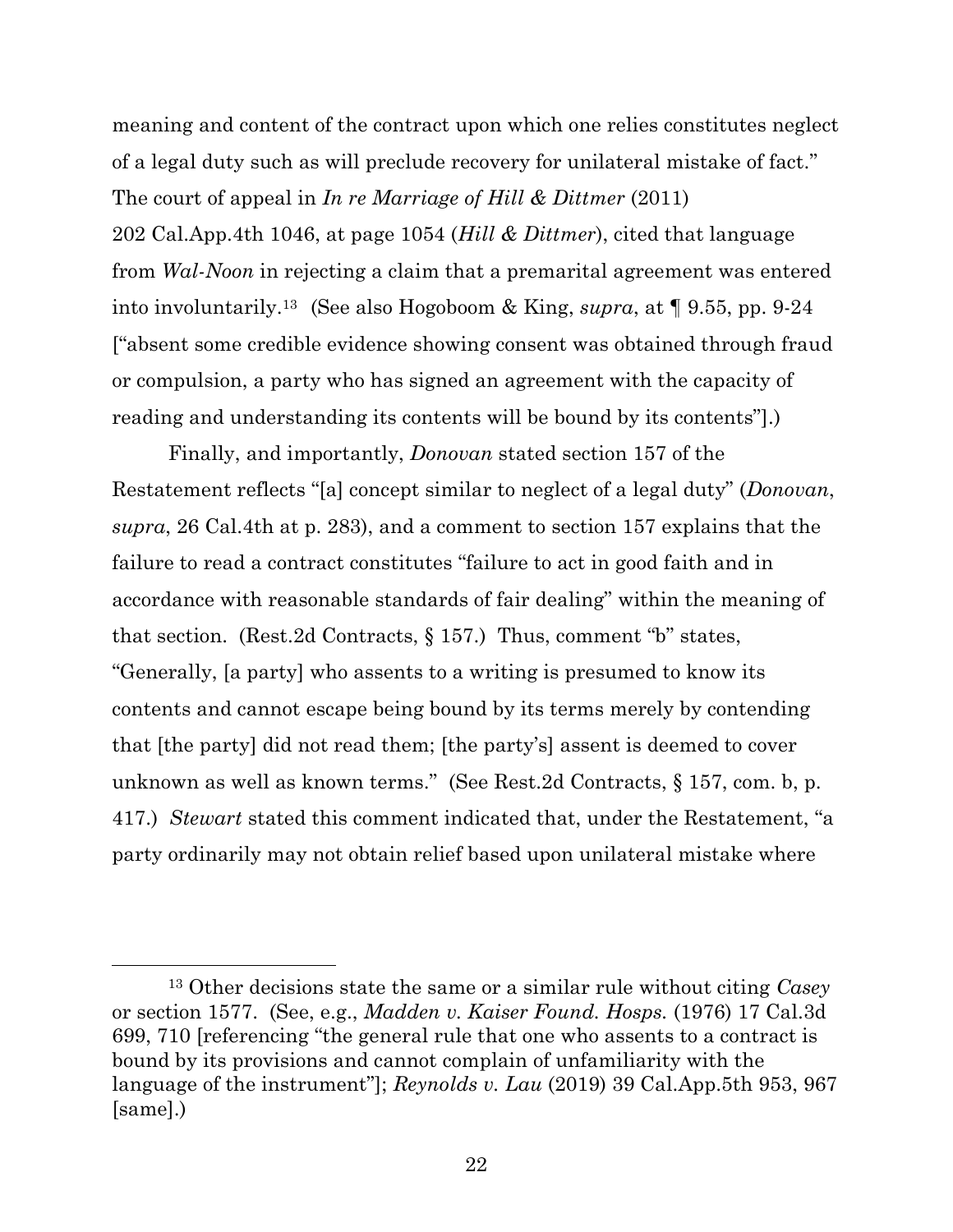[the party] has failed to read the contract before signing it." (*Stewart*, *supra*, 134 Cal.App.4th at p. 1589.)

Brandy argues her failure to read the Agreement and meet with Ms. Rain is excused by *Donovan's* statement, "[t]he mere fact that a mistaken party could have avoided the mistake by the exercise of reasonable care does not preclude" relief. (*Donovan*, *supra*, 26 Cal.4th at pp. 283–284.) However, *Donovan* and the cases it relied upon are not directly on point, because they did not involve failures to read a *contract*. (*Donovan*, at pp. 289–290 [car dealer's failure to spot mistake in advertisement]; *Sun 'n Sand, Inc. v. United California Bank* (1978) 21 Cal.3d 671, 701 (*Sun 'n Sand*) [bank customer's failure "to examine bank statements and returned checks for alterations or forgeries"]; *Elsinore Union Elementary Sch. Dist. of Riverside Cty. v. Kastorff* (1960) 54 Cal.2d 380, 388 ["inadvertent clerical error of omitting" cost of plumbing from a bid]; *M. F. Kemper Const. Co. v. City of Los Angeles* (1951) 37 Cal.2d 696, 702 [construction company's negligence in calculating total in preparing bid].) More fundamentally, *Donovan* did not purport to overrule *Casey* and other cases concluding that the failure to read a contract generally constitutes neglect of a legal duty under section 1577. And *Donovan* expressly stated section 157 of the Restatement is "consistent with" California law, and comment "b" to that section demonstrates it conforms to *Casey*.

Under *Donovan*, Brandy's request for rescission fails if she bore the risk of her mistake, and under the Restatement, *Casey*, and numerous other cases, Brandy's failure to read the Agreement and consult with Ms. Rain means that she *did* bear the risk of her mistake. Although the language of the Restatement and certain cases discussed *ante* suggest that, generally, the bare failure to read an agreement is by itself neglect of a legal duty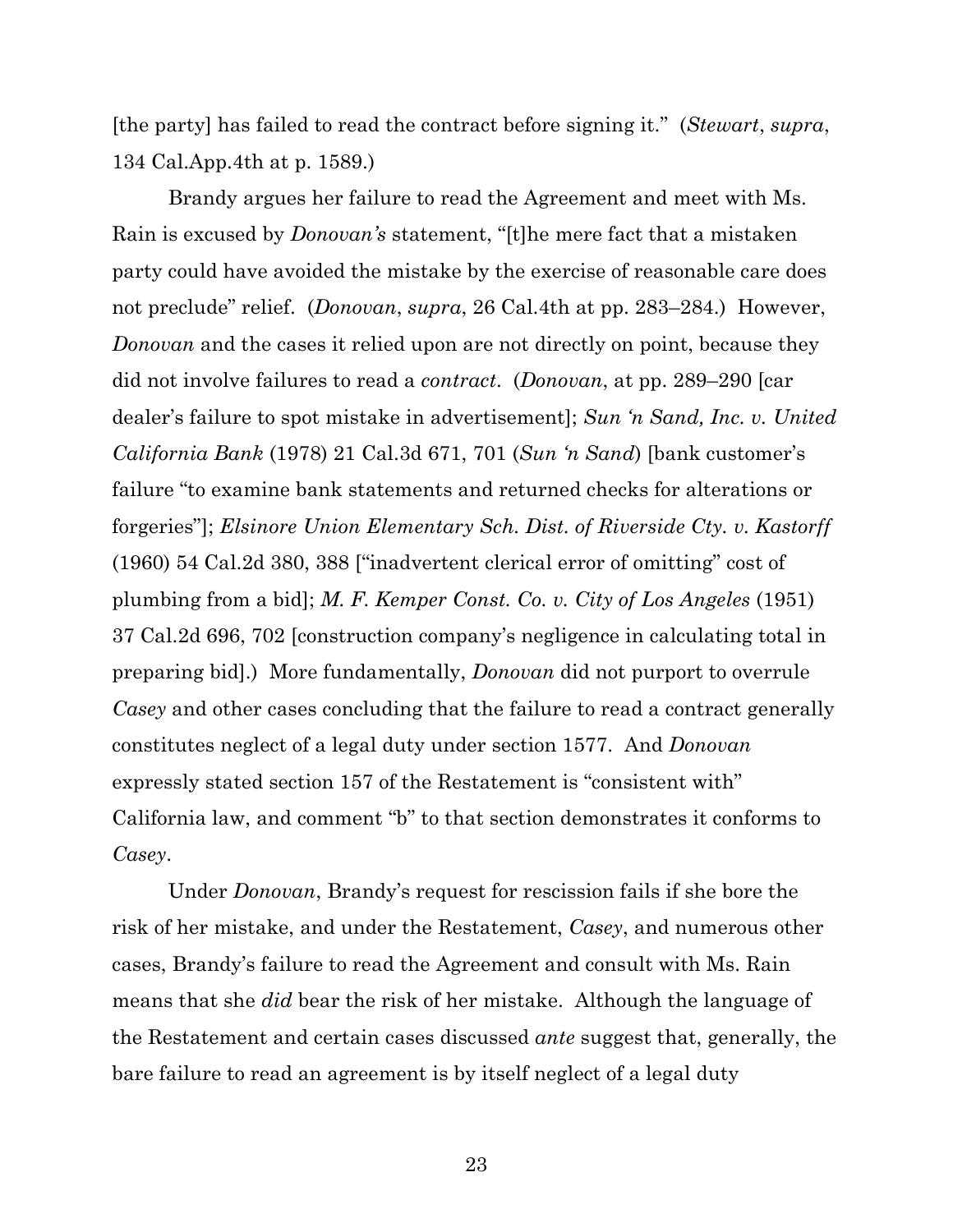precluding rescission, at least in commercial contracts, *Casey* did not so hold and we need not do so in the present case. As the trial court observed, in addition to failing to read the Agreement, Brandy "had access to and was advised by independent counsel, she (or her attorney) had the revised agreement nearly one week before signing it, and there was nothing preventing Brandy from reading it at Mr. Ross's office prior to signing it." Further, Ms. Rain testified she expected that she and Brandy would review the Agreement as revised at a "follow-up" meeting on May 1. Brandy's failures are made more profound by her awareness that the initial draft contained provisions that surprised and deeply disturbed her. That should have led her to exercise additional caution to ensure the final version was in accordance with her intent. Brandy bore the risk of her mistake; her error regarding the contents of the Agreement was not due to " 'excusable neglect.' " (*Stewart*, *supra*, 134 Cal.App.4th at p. 1588.)<sup>14</sup>

Brandy suggests Scott had a heightened disclosure obligation due to their intimate relationship. But "[p]arties negotiating a premarital agreement are not presumed to be in a confidential relationship that would give rise to fiduciary duties owed between spouses or to the presumption of undue influence when a transaction benefits one of the parties. 'On the contrary, it is evident that the Uniform [Premarital Agreement] Act was intended to *enhance* the enforceability of premarital agreements, a goal that

<sup>14</sup> The determination of whether Brandy's mistake was due to neglect of a legal duty within the meaning of section 1577 is a mixed question of law and fact involving "the application of the rule to the facts and the consequent determination whether the rule is satisfied." (*Haworth v. Superior Ct.* (2010) 50 Cal.4th 372, 384.) We need not decide whether the trial court's determination is reviewed independently or for substantial evidence, because the result is the same either way. (See *ibid.* [explaining criteria for determining standard of review to apply to such determinations].)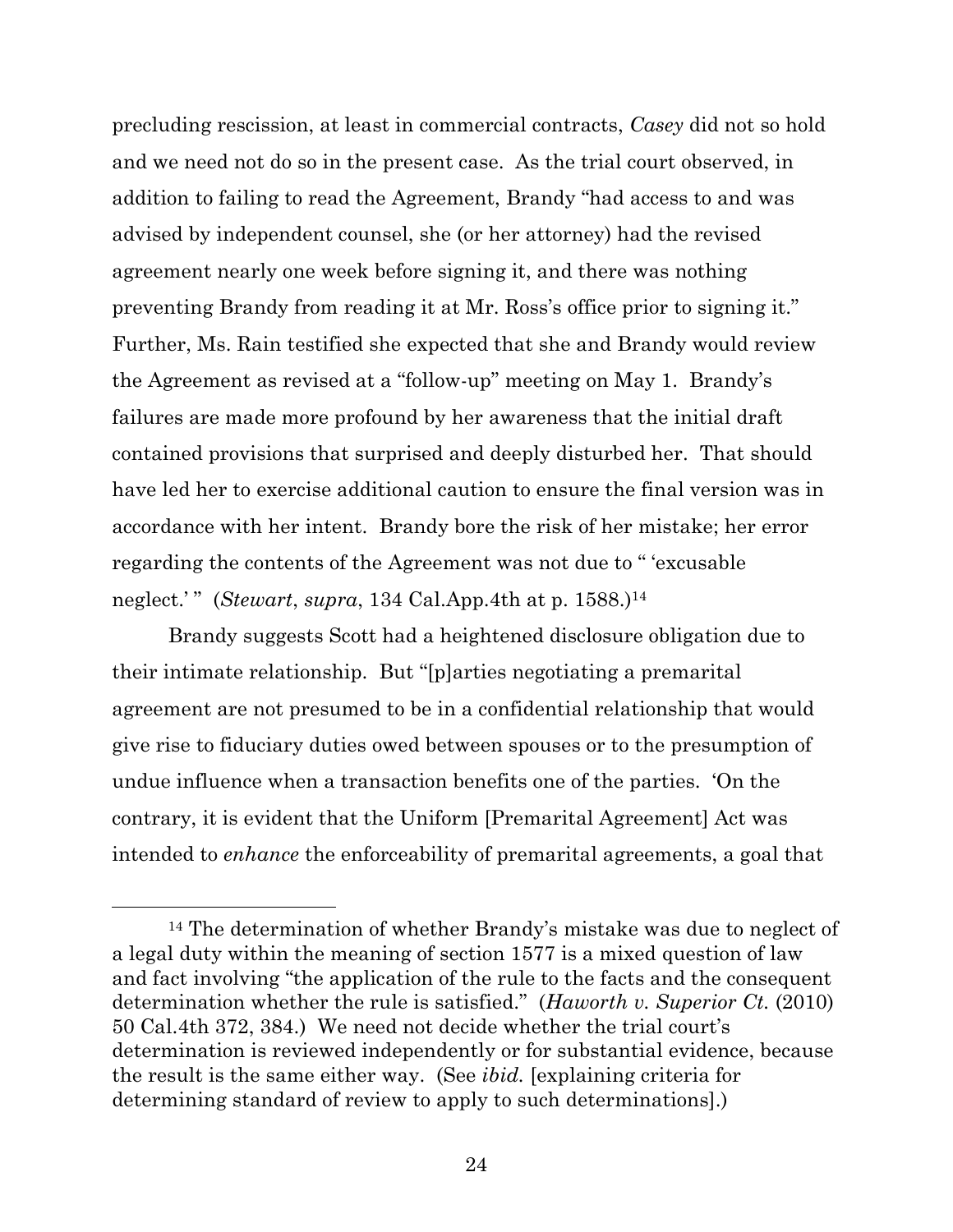would be undermined by presuming the existence of a confidential or fiduciary relationship.'" (*Hill & Dittmer*, *supra*, 202 Cal.App.4th at p. 1053, quoting *In re Marriage of Bonds* (2000) 24 Cal.4th 1, 29 (*Bonds*).)

*Bonds* recognizes that traditional contract defenses are applicable to premarital agreements, but cautions that the "factual circumstances relating to [such] defenses (see [] § 1567) that would not necessarily support the rescission of a commercial contract may suffice to render a premarital agreement unenforceable." (*Bonds*, *supra*, 24 Cal.4th at p. 26.) Even considering the nature of her relationship with Scott, Brandy bore the risk of her mistake because she not only failed to read the Agreement, but she also failed to attend the meeting with Ms. Rain that was scheduled for the purpose of reviewing the revised Agreement before Brandy signed it. 15

II. *Brandy Has Not Shown Any Error by the Trial Court in Failing to Address Voluntariness Was Prejudicial*

"Family Code section 1615, subdivision (c) …, as amended effective January 1, 2002, creates a presumption 'that a premarital agreement was not executed voluntarily' unless the [trial] court makes five designated findings.

<sup>&</sup>lt;sup>15</sup> We note that in the commercial context " 'rescission is intended to restore the parties as nearly as possible to their former positions.'" (*Wong v. Stoler* (2015) 237 Cal.App.4th 1375, 1386.) *Donovan* recognized this objective, citing a legal treatise for the proposition, "negligence is no bar to relief from unilateral mistake if [the] other party can be placed in status quo." (*Donovan*, *supra*, 26 Cal.4th at p. 284.) However, *Bonds* observed that, "[a]lthough a party seeking rescission of a commercial contract . . . may be required to restore the status quo ante by restoring the consideration received . . . the status quo ante for spouses cannot be restored to either party" following rescission of a premarital agreement. (See *Bonds*, *supra*, 24 Cal.4th at p. 26.) We understand *Bonds'* observation to mean that the inability to restore the status quo ante is not a basis to deny rescission of a premarital agreement. Given that we do not deny rescission on that ground, the observation is immaterial in the present case.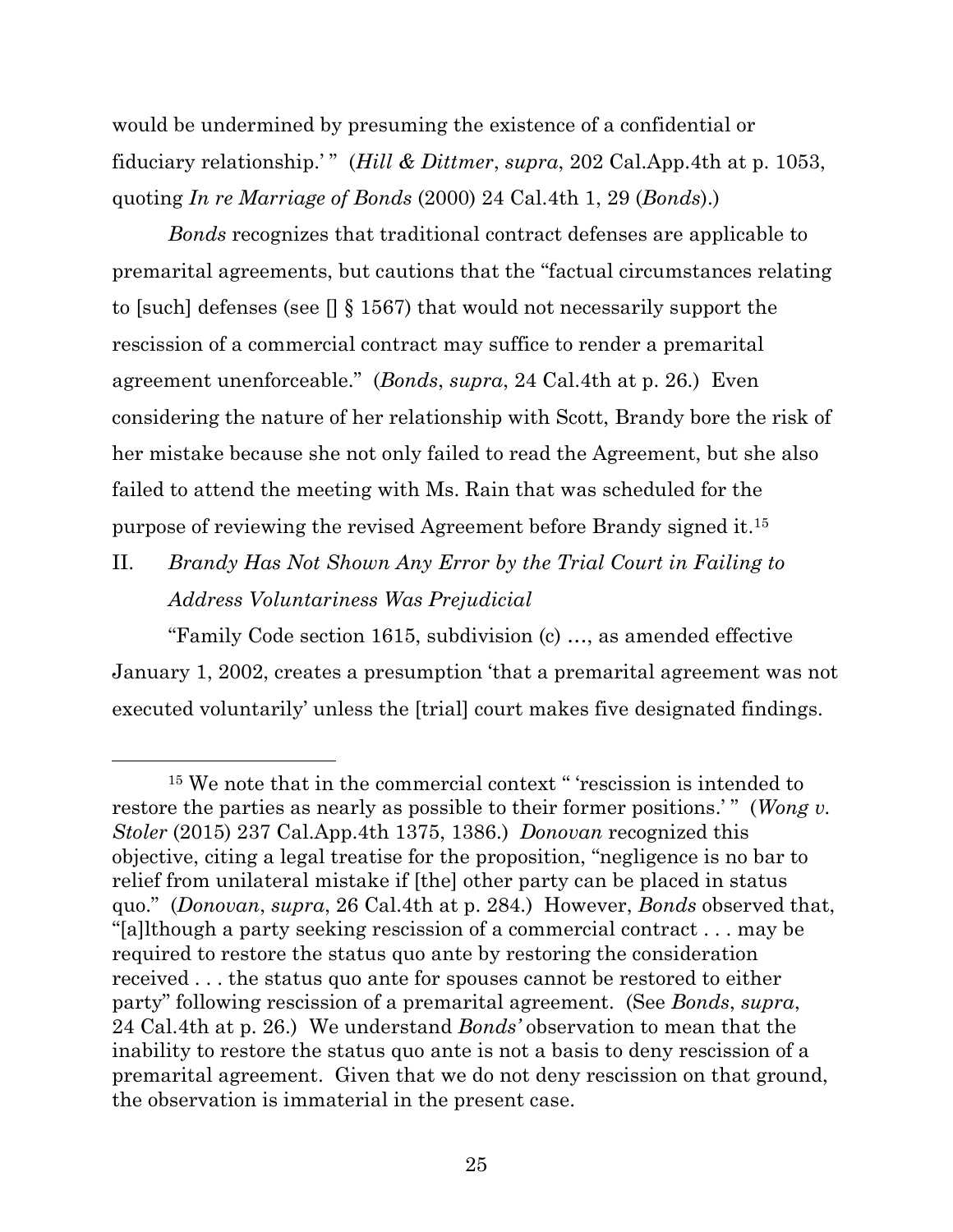[Citations.] These include the finding that the party against whom enforcement is sought had at least seven calendar days between the date [the party] was 'first presented' with the agreement and advised to seek independent counsel, and the time [the party] signed the agreement. ([Fam. Code], § 1615[, subd.] (c)(2).)" (*In re Marriage of Cadwell-Faso & Faso* (2011) 191 Cal.App.4th 945, 949 (*Cadwell-Faso*); see also *Hill & Dittmer*, *supra*, 202 Cal.App.4th at p. 1052.) Another required finding, relevant in the present case, is that the agreement was "not executed under duress, fraud, or undue influence, and the parties did not lack capacity to enter into the agreement." (Fam. Code, § 1615, subd. (c)(4).)

At the start of the trial on remand from *Eskra I, supra*, the trial court stated, "My understanding from the Court of Appeal opinion is that the only issue regarding enforcement is whether [the Agreement] was executed by mistake." Over Brandy's objection, the court declined to make new findings regarding the voluntariness of the Agreement following the second trial. Instead, the trial court's decision stated, "the court had previously found that the [Agreement] was not unconscionable when executed, it was executed voluntarily by Brandy, and that it is enforceable." On appeal, Brandy contends the trial court failed to make the findings required under Family Code section 1615 based on the evidence from the trial on remand. Assuming the court erred in failing to make findings on voluntariness, any error was harmless because Brandy has not shown it is "reasonably probable" she would have received a more favorable result had the trial court done so. (*People v. Watson* (1956) 46 Cal.2d 818, 836 (*Watson*); see also *In re D'Anthony D.* (2014) 230 Cal.App.4th 292, 303 [applying *Watson* standard to juvenile court error in failing to make statutorily required findings].)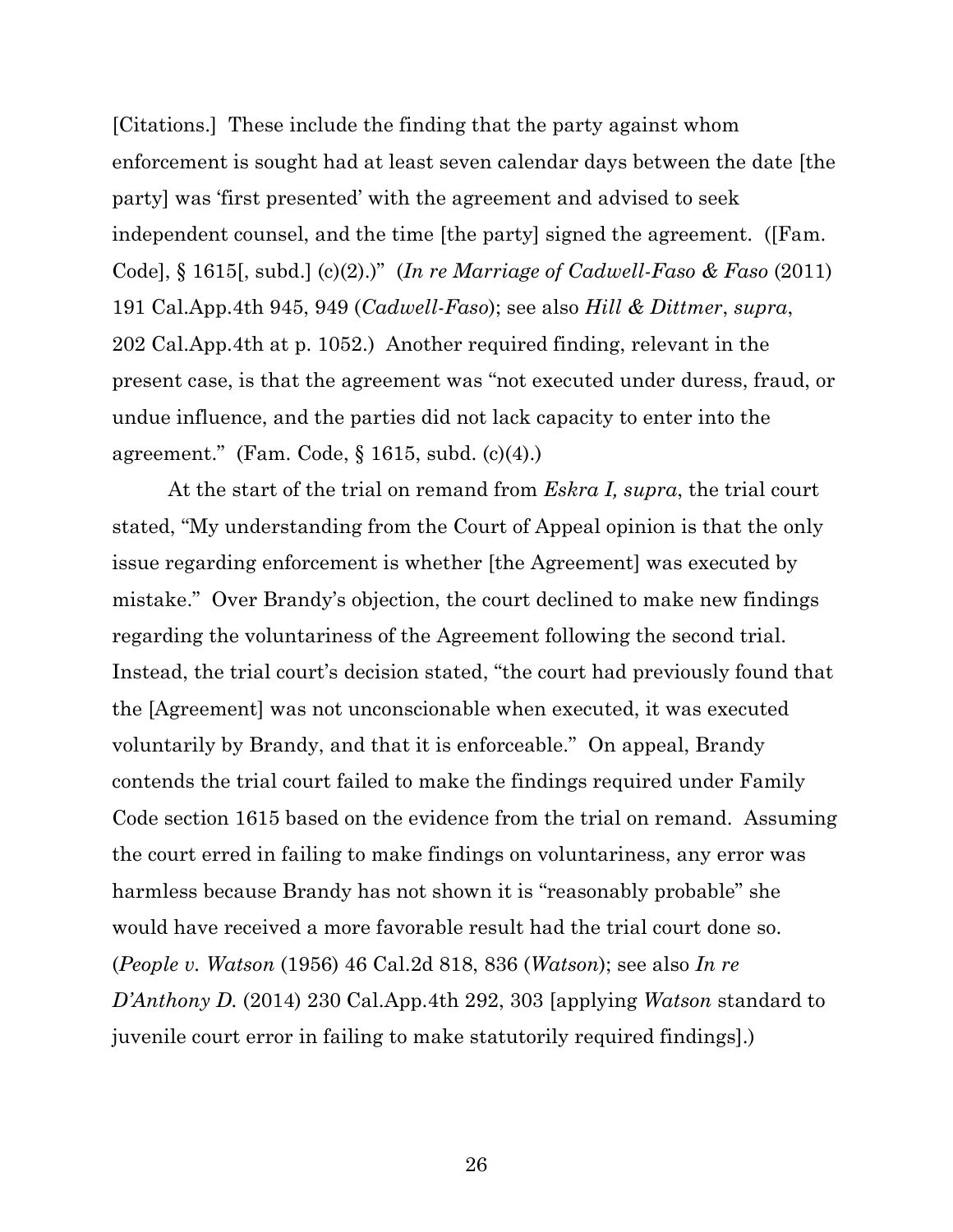Notably, Brandy admits she "does not contend that she was precluded from presenting evidence that bore on the issues of voluntariness."

At the outset, we reject Brandy's argument that respondents bore the burden of proving the voluntariness of the Agreement within the meaning of Family Code section 1615. That contention is directly contrary to the statutory language, which provides a premarital agreement is unenforceable "if the party against whom enforcement is sought proves ... [t]hat party did not execute the agreement voluntarily." (Fam. Code, § 1615, subd. (a); see also *Cadwell-Faso*, *supra*, 191 Cal.App.4th at p. 956.) Brandy's argument is based on a misunderstanding of statutory language that *lightens* but does not shift Brandy's burden. As explained in *Caldwell-Faso*, "[a]lthough under section 1615, subdivision (a), the party challenging enforceability of a premarital agreement bears the burden of proving involuntary execution or unconscionability, subdivision (c) lightens that burden when the contest centers on the issue of voluntary execution. The law now *deems* that a premarital agreement is not voluntarily executed unless the court makes *all* of the five designated findings. With the five findings, the presumption of involuntary execution is overcome as a matter of law. As explained in a family law treatise, the statute 'places an evidentiary burden upon the party *seeking to enforce* a premarital agreement: [The party] must be prepared to present evidence sufficient for the court to make the … findings; otherwise, the premarital agreement *must* be held unenforceable as having been *involuntarily* executed.'" (*Id.* at p. 956.) Thus, although the statutory scheme deviates from the typical situation where the party who bears the burden of proof also bears the initial burden of production, Brandy *did* bear the ultimate burden of proving involuntariness. Respondents bore the burden of producing evidence relevant to the findings, but, as explained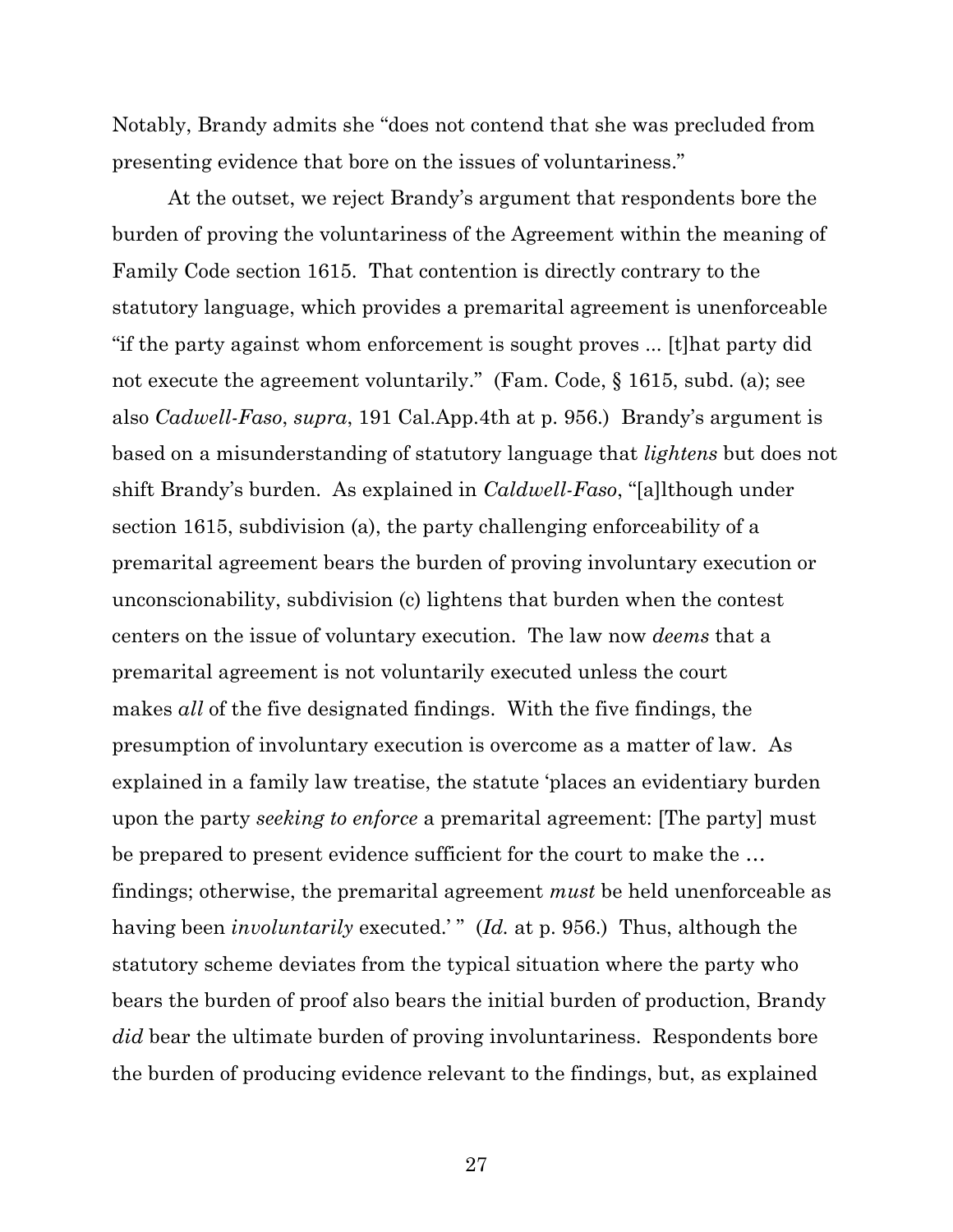below, Brandy has not shown a reasonable probability the trial court would have failed to make any of the required findings based on the evidence in the record.

Brandy first challenges the absence of any finding that "the party against whom enforcement is sought had not less than seven calendar days between the time that party was first presented with the agreement and advised to seek independent legal counsel and the time the agreement was signed." (Former Fam. Code,  $\S$  1615, subd. (c)(2)(A).)<sup>16</sup> Brandy argues the trial court would not have made that finding because she was not represented by counsel on April 22, 2015, when Scott told her she needed to get an attorney. She further argues that the evidence showed Ms. Rain did not receive the final Agreement until April 24 and that there were not seven days between then and the May 1 signing.

Brandy's claim fails because *Cadwell-Faso*, *supra*, 191 Cal.App.4th at pages 959 to 961, held the seven-day requirement is inapplicable to parties, like Brandy, who were represented by counsel when they were first presented with the premarital agreements. In reaching that conclusion, *Cadwell-Faso* focused on the statutory language measuring the seven-day waiting period "from the time the party against whom enforcement is sought 'was first presented with the agreement *and advised to seek independent legal counsel,*' …. The conjunctive phrase, requiring both presentment and advice, implies that the waiting period is for the benefit of a party not represented by counsel at the time the agreement is presented, thereby affording time to obtain counsel and enjoy the benefit of counsel's review of the agreement and advice

<sup>16</sup> Effective January 1, 2020, the Legislature amended Family Code section 1615, subdivision (c)(2), as discussed further below.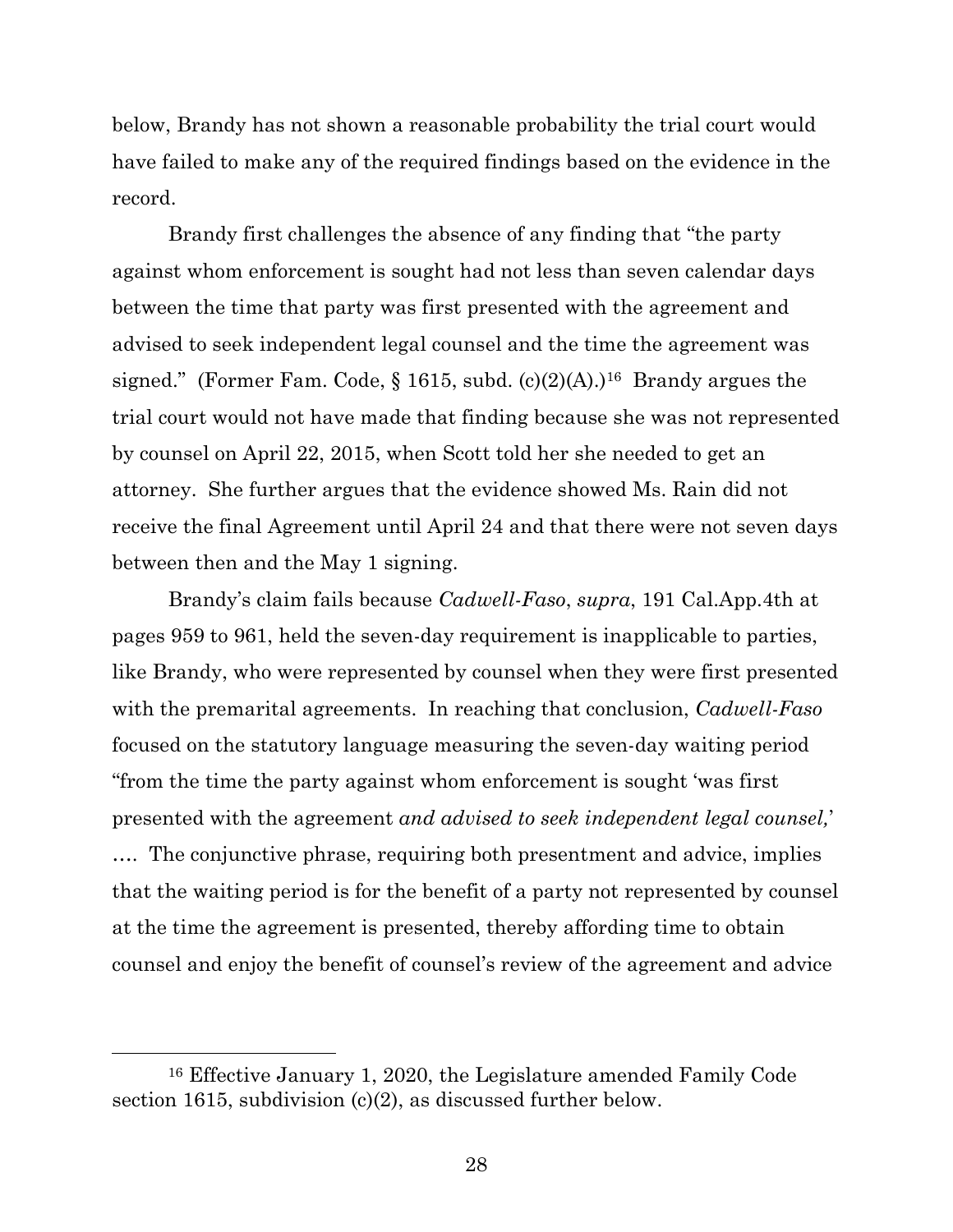prior to signing it." (*Id.* at pp. 959–960; accord *Hill & Dittmer*, *supra*, 202 Cal.App.4th at p. 1057.)<sup>17</sup>

Brandy contends *Cadwell-Faso* is distinguishable because in that case the parties "already had attorneys in place at the time they began discussing a premarital agreement and so did not need to be advised to seek counsel." However, the decision's statutory interpretation turned on whether the party was represented *at the time the agreement was presented*. (*Cadwell-Faso*, *supra*, 191 Cal.App.4th at pp. 959–960.) Because Brandy was represented by Ms. Rain when the draft premarital agreement was first presented, the reasoning of *Cadwell-Faso* is fully applicable here.

Brandy also argues *Cadwell-Faso* is not good law in light of a 2019 amendment of the statute to refer to "the time that party was first presented with the *final* agreement and advised to seek independent legal counsel." (Stats. 2019, ch. 193, § 1, eff. Jan. 1, 2020 [emphasis added].)<sup>18</sup> But, in

<sup>18</sup> In 2019, the Legislature amended the statute to include different provisions, depending on whether the premarital agreement was signed after January 1, 2020. Subdivision (c)(2)(A) provides, "For an agreement executed between January 1, 2002, and January 1, 2020, the party against whom enforcement is sought had not less than seven calendar days between the time that party was first presented with the final agreement and advised to seek independent legal counsel and the time the agreement was signed. This requirement does not apply to nonsubstantive amendments that do not change the terms of the agreement." (Stats. 2019, ch. 193, § 1, eff. Jan. 1, 2020.) Subdivision (c)(2)(B) provides, "For an agreement executed on or after

<sup>17</sup> *Cadwell-Faso* explained the logic of its interpretation as a matter of policy: "[T]he seven-day period makes sense as a necessary condition to finding voluntary execution on the part of an unrepresented party because the requirement affords a reasonable period of time to obtain and consult with independent counsel prior to signing a premarital agreement. On the other hand, when a party is already represented by counsel *in the transaction,* obtaining the requisite advice can occur very quickly and no purpose is served by imposing a statutory waiting period." (*Cadwell-Faso*, *supra*, 191 Cal.App.4th at p. 960.)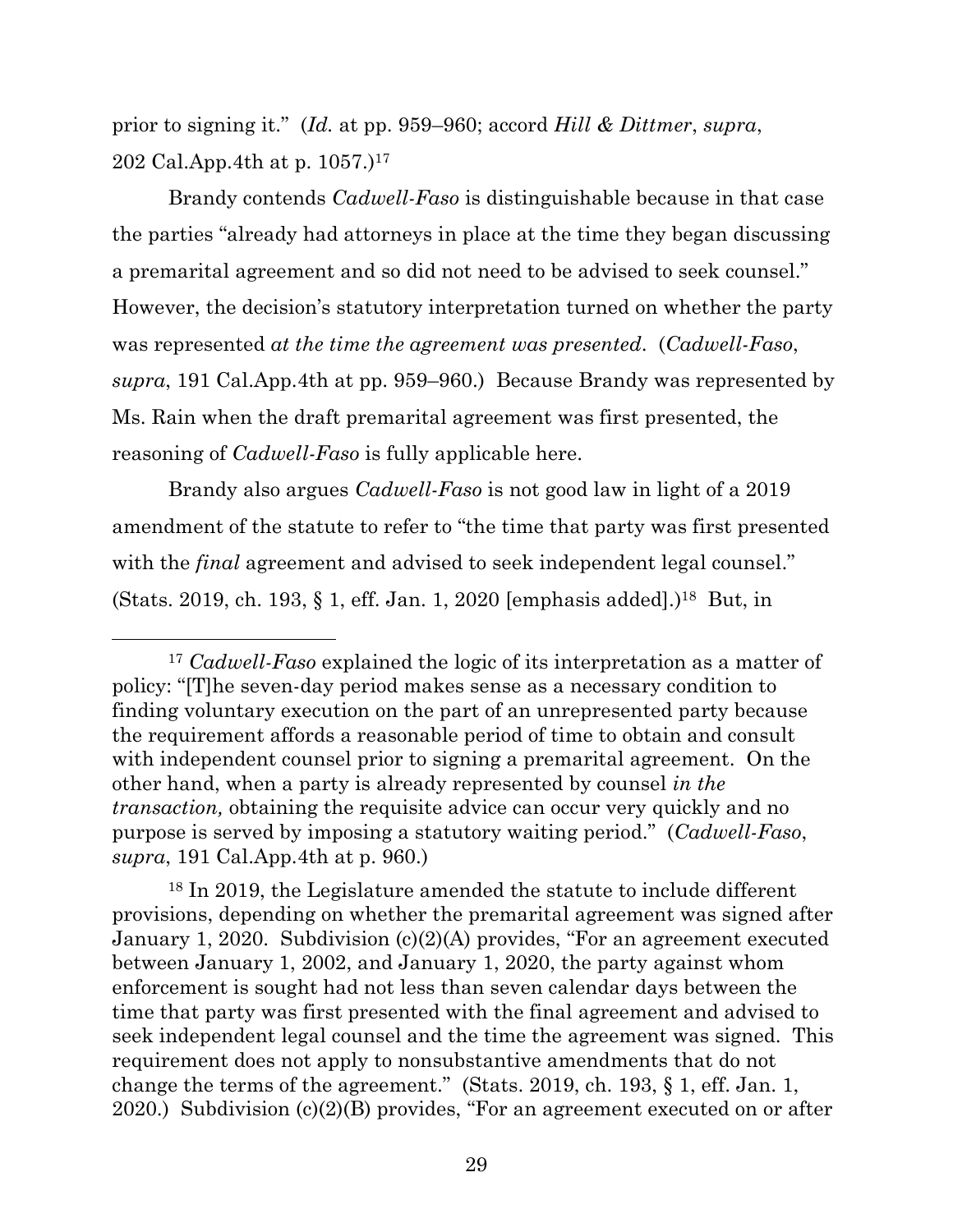enacting the 2019 amendments, the Legislature expressed its intent to leave the *Cadwell-Faso* holding undisturbed for pre-2020 agreements. Thus, Family Code section 1615, subdivision (c)(2)(B), provides that, *for agreements executed after January 1, 2020*, the party against whom enforcement is sought must have seven days "between the time that party was first presented with the final agreement and the time the agreement was signed, *regardless of whether the party is represented by legal counsel*." Further, the Legislature expressly declared that the addition of that subdivision "is intended to supersede, *on a prospective basis*, the holding in [*Cadwell–Faso*, *supra*,] 191 Cal.App.4th 945." (Stats. 2019, ch. 193, § 2(b), eff. Jan. 1, 2020 [emphasis added].)<sup>19</sup>

Brandy also challenges the absence of a finding that the Agreement was "not executed under duress, fraud, or undue influence, and the parties

January 1, 2020, the party against whom enforcement is sought had not less than seven calendar days between the time that party was first presented with the final agreement and the time the agreement was signed, regardless of whether the party is represented by legal counsel. This requirement does not apply to nonsubstantive amendments that do not change the terms of the agreement." (*Ibid.*)

<sup>19</sup> Generally speaking, "[t]he version of the statute in force at the time the parties executed [a premarital agreement] governs." (*Knapp v. Ginsberg* (2021) 67 Cal.App.5th 504, 526, fn. 6.) However, it would not affect the result were we to conclude the present version of Family Code section 1615, subdivision  $(c)(2)(A)$  controls due to its express reference to agreements "executed between January 1, 2002, and January 1, 2020." In addition to the Legislature's express declaration of intent to supersede *Cadwell-Faso* only prospectively, the Legislature's retention of the conjunctive phrase that was decisive to *Cadwell-Faso's* reasoning is further indication the Legislature did not intend to change the decision's holding through addition of the word "final." (See *Busse v. United PanAm Fin. Corp.* (2014) 222 Cal.App.4th 1028, 1038 ["the Legislature is 'presumed to know about existing case law when it enacts or amends a statute' "].)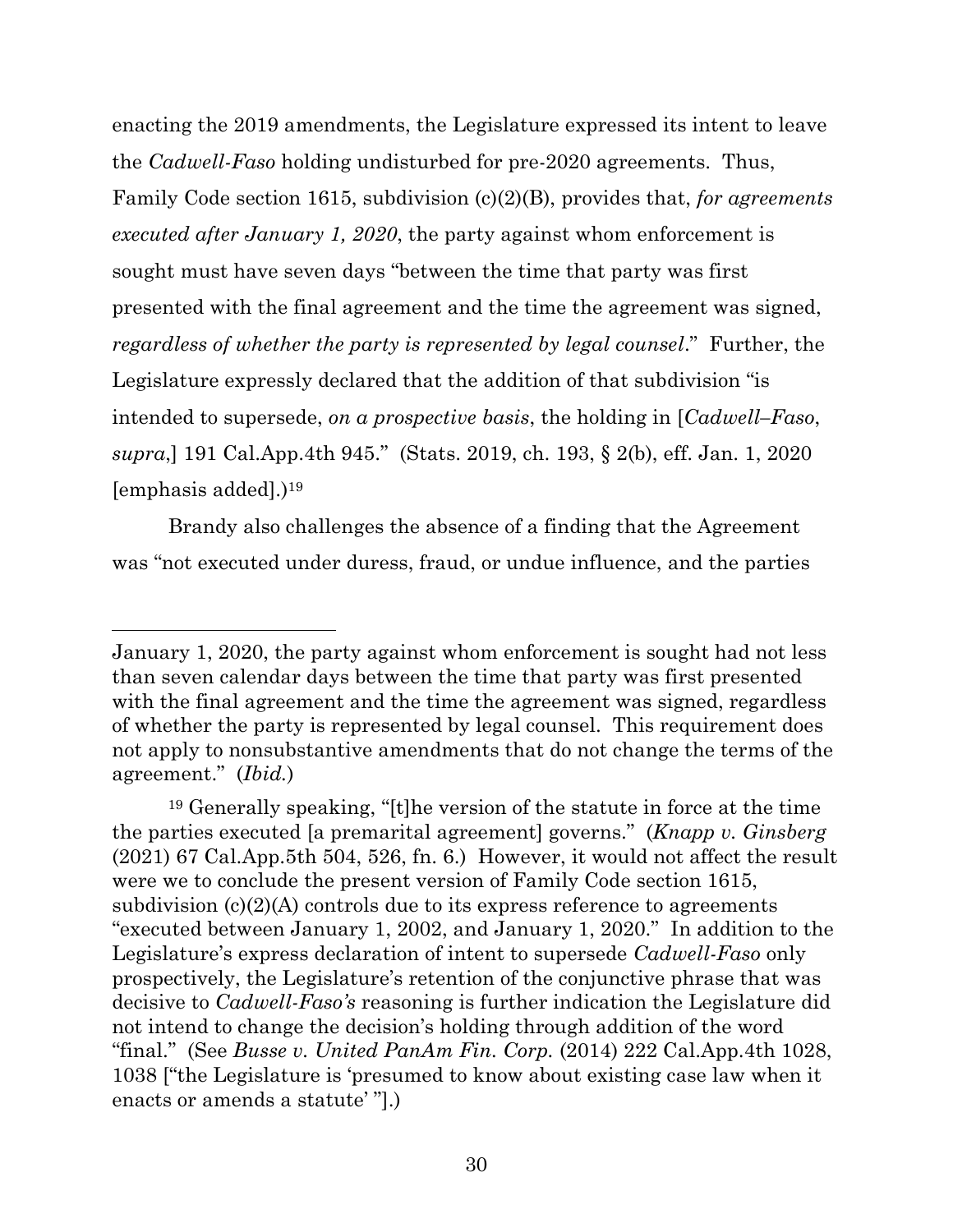did not lack capacity to enter into the agreement." (Fam. Code, § 1615, subd. (c)(4).) Brandy argues the trial court's findings were "tantamount to a finding of fraud." We disagree. Brandy asserts the trial court found Scott knew about Brandy's mistake. However, as explained previously (part I.C., *ante*), the trial court did not so find. In any event, the court expressly found "there was insufficient evidence that Scott encouraged or fostered Brandy's mistaken belief." In so concluding, the court necessarily found unreliable the contrary testimony of Brandy and her son. Given the trial court's apparent credibility determination, to which we must defer (*Johnson*, *supra*, 28 Cal.App.4th at pp. 622–623), Brandy has shown no reasonable probability the court would have failed to make the necessary finding regarding fraud.<sup>20</sup>

#### DISPOSITION

The trial court's judgment is affirmed. Costs on appeal are awarded to respondents.

<sup>20</sup> Brandy also asserts the Agreement was executed under duress, but she includes little argument directed to that issue. In light of the evidence on remand and the trial court's findings, Brandy has not shown it is reasonably probable the trial court would have failed to make the necessary finding regarding duress. Although Brandy was presented with the draft premarital agreement close to the date of the wedding, she does not argue the evidence shows inequality of bargaining power or inadequate disclosure of assets, and the trial court found her failure to understand the Agreement was due to her own neglect. (See *Hill & Dittmer*, *supra*, 202 Cal.App.4th at p. 1052 [listing factors " 'uniquely probative of coercion in the premarital context' "].)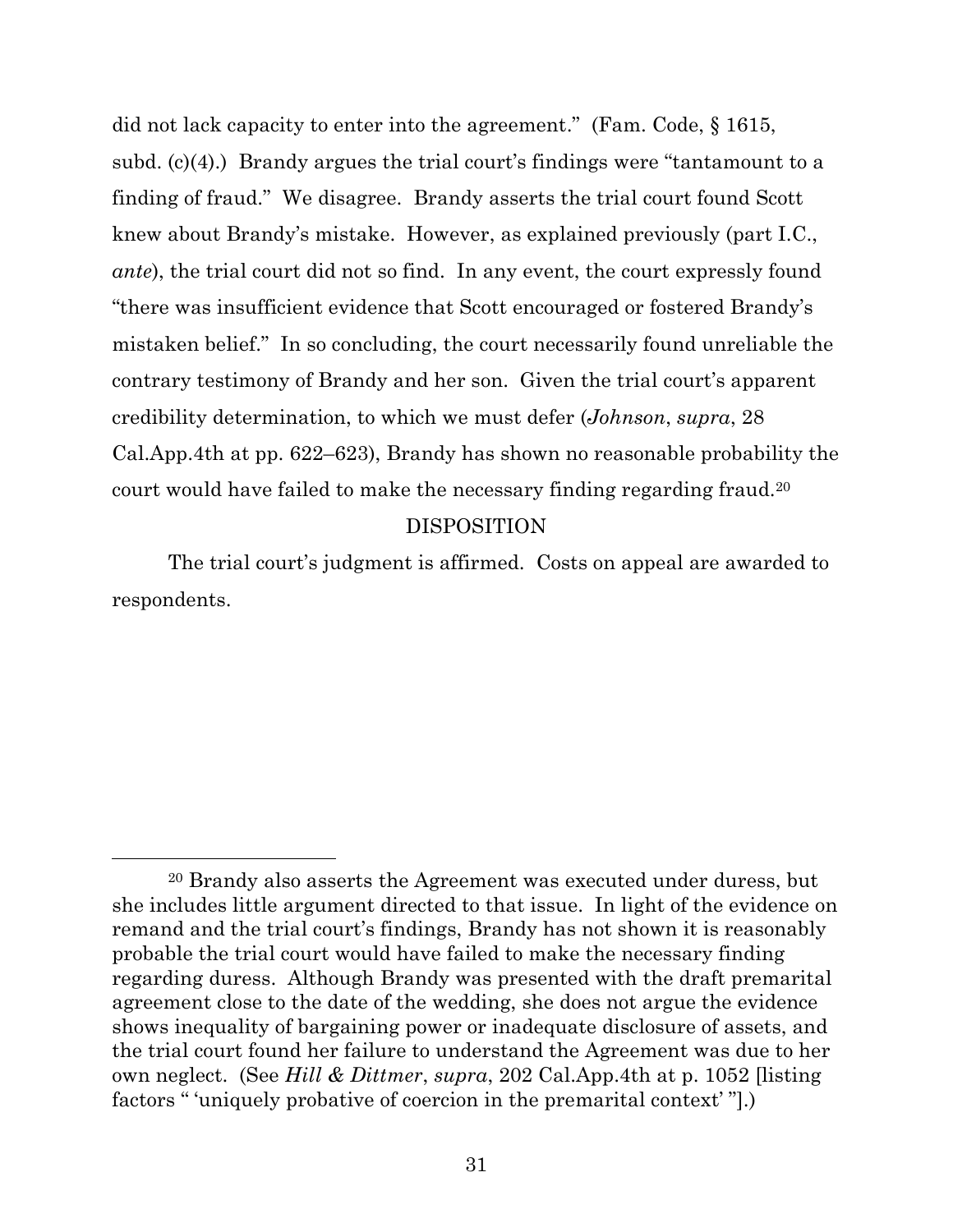SIMONS, J.

We concur.

JACKSON, P. J.

NEEDHAM, J.

(A162671)